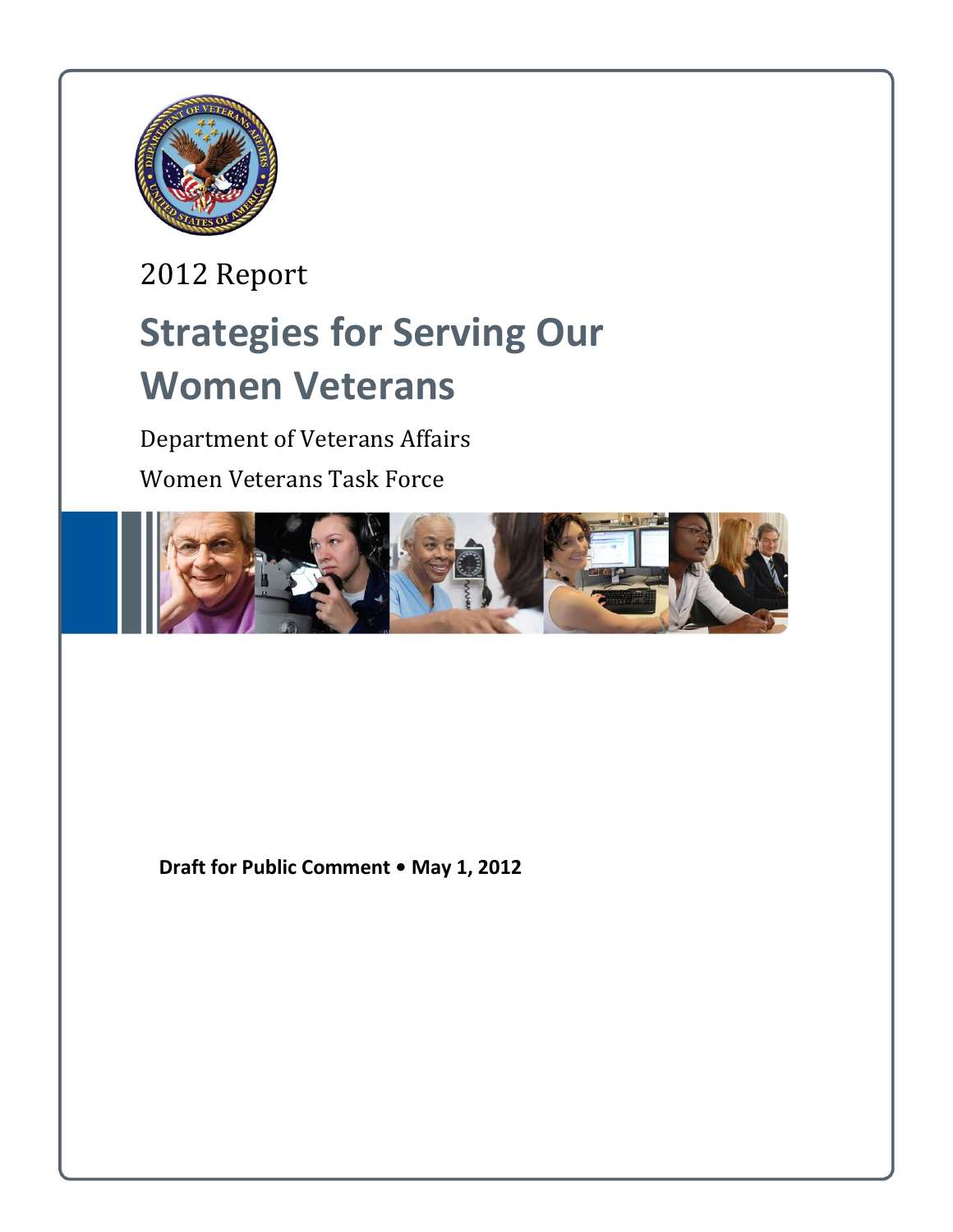*"We, at VA, must be visionary and agile enough to anticipate and adjust not only to the coming increase in women Veterans, but also to the accompanying complexity and longevity of treatment needs they will bring with them."*

Secretary Shinseki, July 16, 2011

#### **Preface**

This draft strategy report was developed by the Women Veterans Task Force (WVTF) of the Department of Veterans Affairs (VA). The task force, which was called for by Secretary Shinseki in July 2011, is chaired by the VA Chief of Staff with the three Under Secretaries serving as a governing board.

In preparation for the task force's effort, background on the "as is" state of services and benefits for women Veterans was documented in the fall of 2011 by a working group with representatives from all VA administrations. The WVTF, which commenced work in February 2012, consists of subject matter experts from across VA, representing the Veterans Health Administration (VHA), Veterans Benefits Administration (VBA), National Cemetery Administration (NCA), and VA headquarters (VACO). Full membership of the WVTF is shown in Appendix A.

This draft report is an interim deliverable, representing the work of the WVTF emerging from a four-day offsite in March. Public comments on this draft are welcome through June 14, 2012 and should be submitted through the Federal Register Web site www.regulations.gov.

Following the comment phase, a revised strategy report will be developed presenting the task force's recommendations for continuously improving services for women Veterans across the entire Department. In addition to the strategy report, the task force will develop an action plan for implementing the recommended strategies, specifying costs, work plans, performance measures, organizational accountabilities, and associated risks. The action plan will update and inform VA's approach to women's issues within the health care, benefits, and cemetery administrations, and will guide the agency in planning and implementation of programming, budgeting, education and training. The task force is posting the draft strategy plan/report for public comment at an early stage in order to elicit the creative thinking and expert opinions of a wide range of stakeholders.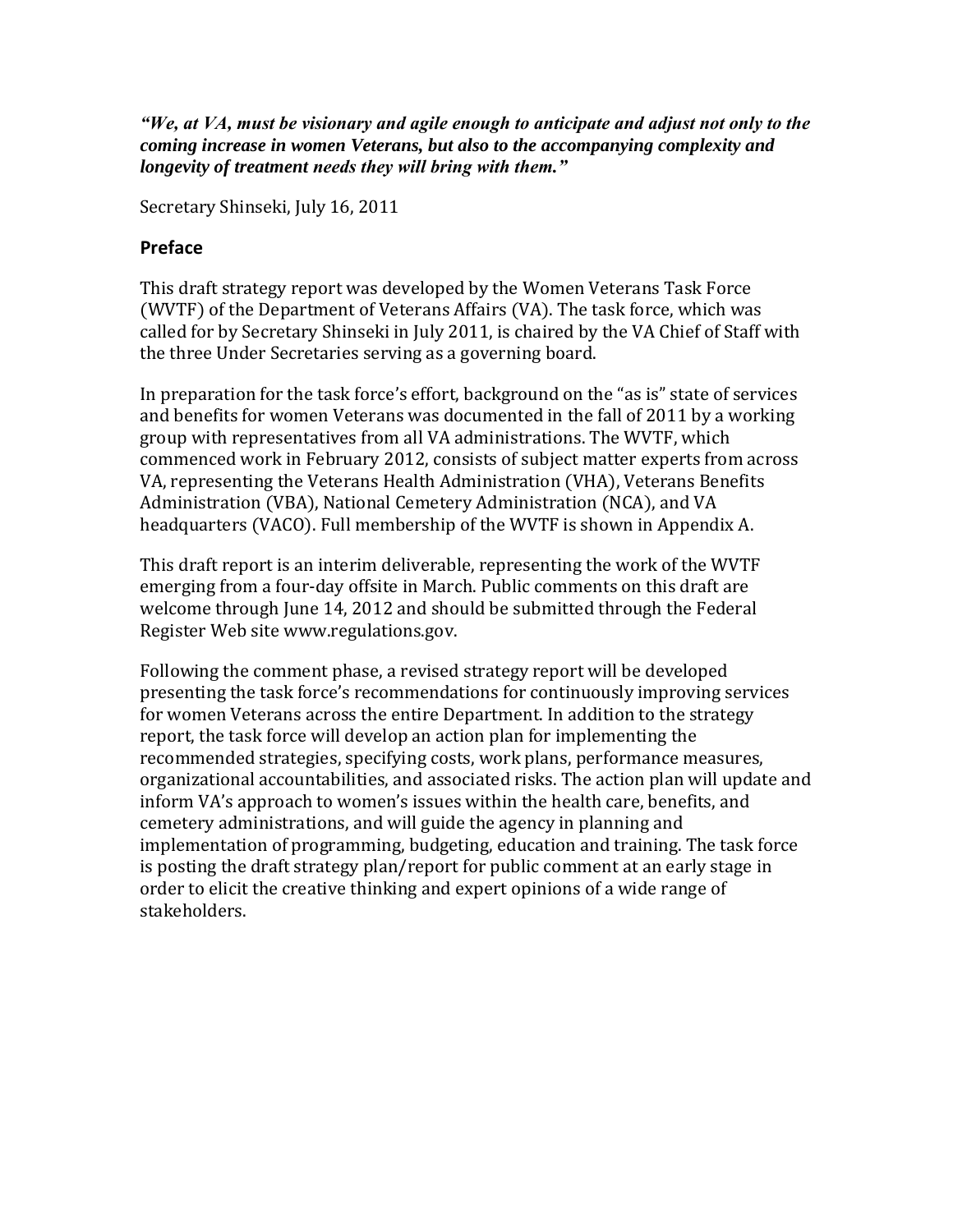# **Draft for Public Comment, May 1, 2012**

### 2012 Report

Strategies for Serving Our Women Veterans

# **Table of Contents**

| ORGANIZATIONAL ACCOUNTABILITY, COLLABORATION, AND TRANSPARENCY 21 |  |
|-------------------------------------------------------------------|--|
|                                                                   |  |
|                                                                   |  |
|                                                                   |  |
|                                                                   |  |
|                                                                   |  |
|                                                                   |  |
|                                                                   |  |
|                                                                   |  |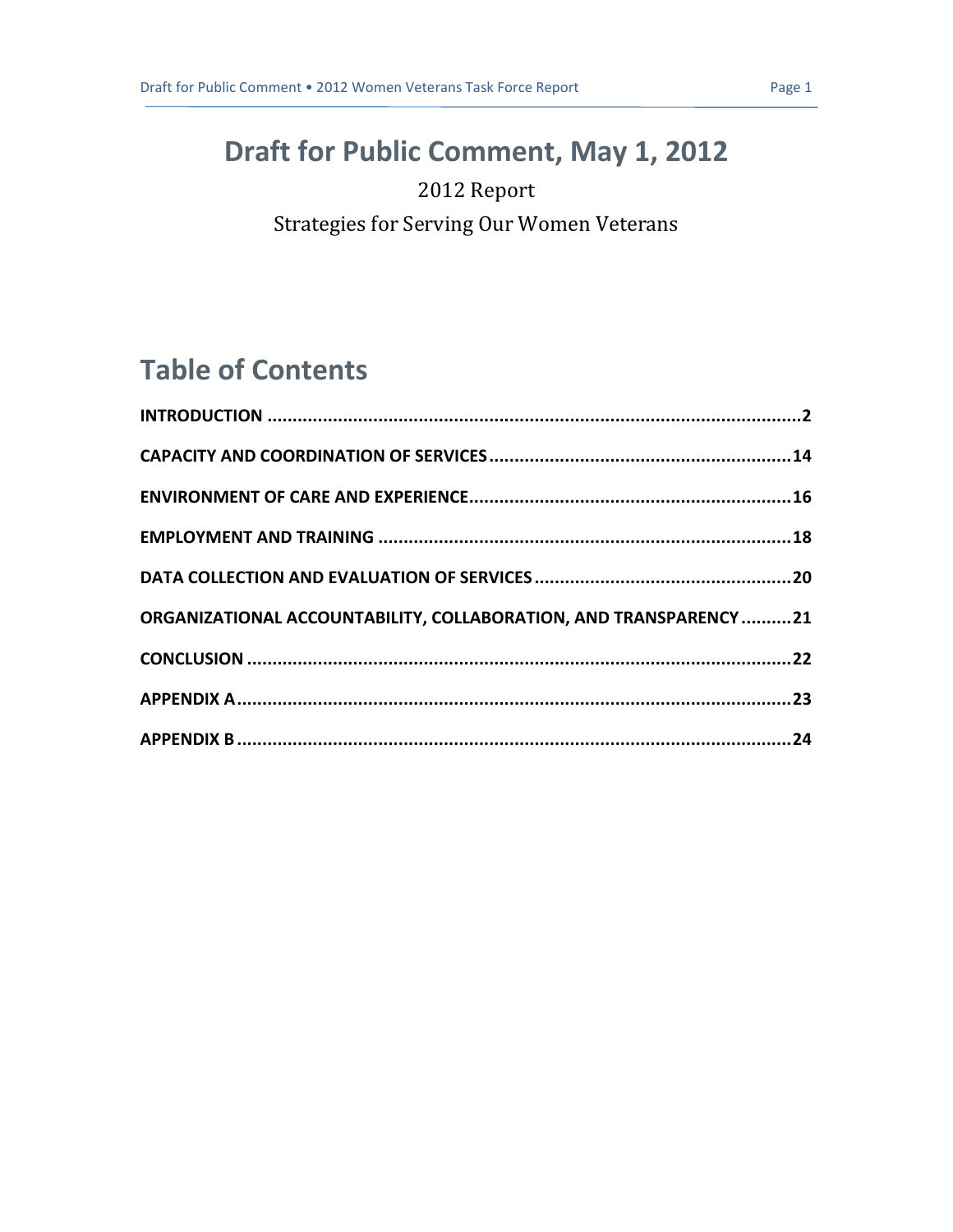## <span id="page-3-0"></span>**Introduction**

The Department of Veterans Affairs (VA) is committed to transformation, with the aim of becoming an increasingly Veteran-centric, results-oriented, and forwardlooking organization. In line with this commitment, Secretary Shinseki called for the formation of a Women Veterans Task Force (WVTF) in July 2011, to be charged with developing a comprehensive VA action plan for resolving gaps in how our organization serves women Veterans. As an interim deliverable, the WVTF developed this draft strategy report to solicit stakeholder feedback on its initial findings and recommendations. Based on public comments to this draft, the WVTF will finalize its recommendations and develop a detailed action plan for implementation.

The urgency of this effort is acute, given the rapid growth of the women Veteran population. Consider these facts, which Secretary Shinseki cited in announcing the formation of the WVTF:

- Fully 14 percent of active duty and 18 percent of National Guard and Reserves forces are now women. In contrast, the percentage of women in uniform was just 2 percent in 1950.
- The nature of warfare places women in hostile battle space in everincreasing numbers, with ever-increasing opportunity for direct-fire combat with armed enemies.
- Women are sustaining injuries similar to their male counterparts, both in severity and complexity.

Women are now the fastest growing cohort within the Veteran community. In 2011, about 1.8 million or 8 percent of the 22.2 million Veterans were women.<sup>1</sup> The male Veteran population is projected to decrease from 20.2 million men in 2010 to 16.7 million by 2020. In contrast, the number of women Veterans will increase from 1.8 million in 2011 to 2 million in 2020, at which time women will make up 10.7 percent of the total Veteran population.

The population of women Veterans has grown steadily over the last decade because of the increasing number and proportion of women entering and leaving the military, the more favorable survival rate of women compared to men at any given age, and the younger age distribution of women Veterans compared to male Veterans. In 2010, the estimated median age of female Veterans was 48, compared to 62 for male Veterans.

<sup>1</sup> Department of Veterans Affairs, VetPop07, a[t http://www.va.gov/vetdata/](http://www.va.gov/vetdata/)

Note: The 2010 American Community Survey reported that 1.6 million or 7 percent of the 21.8 million Veterans were women. *VetPop07* figures are projections based on Census data through 2006.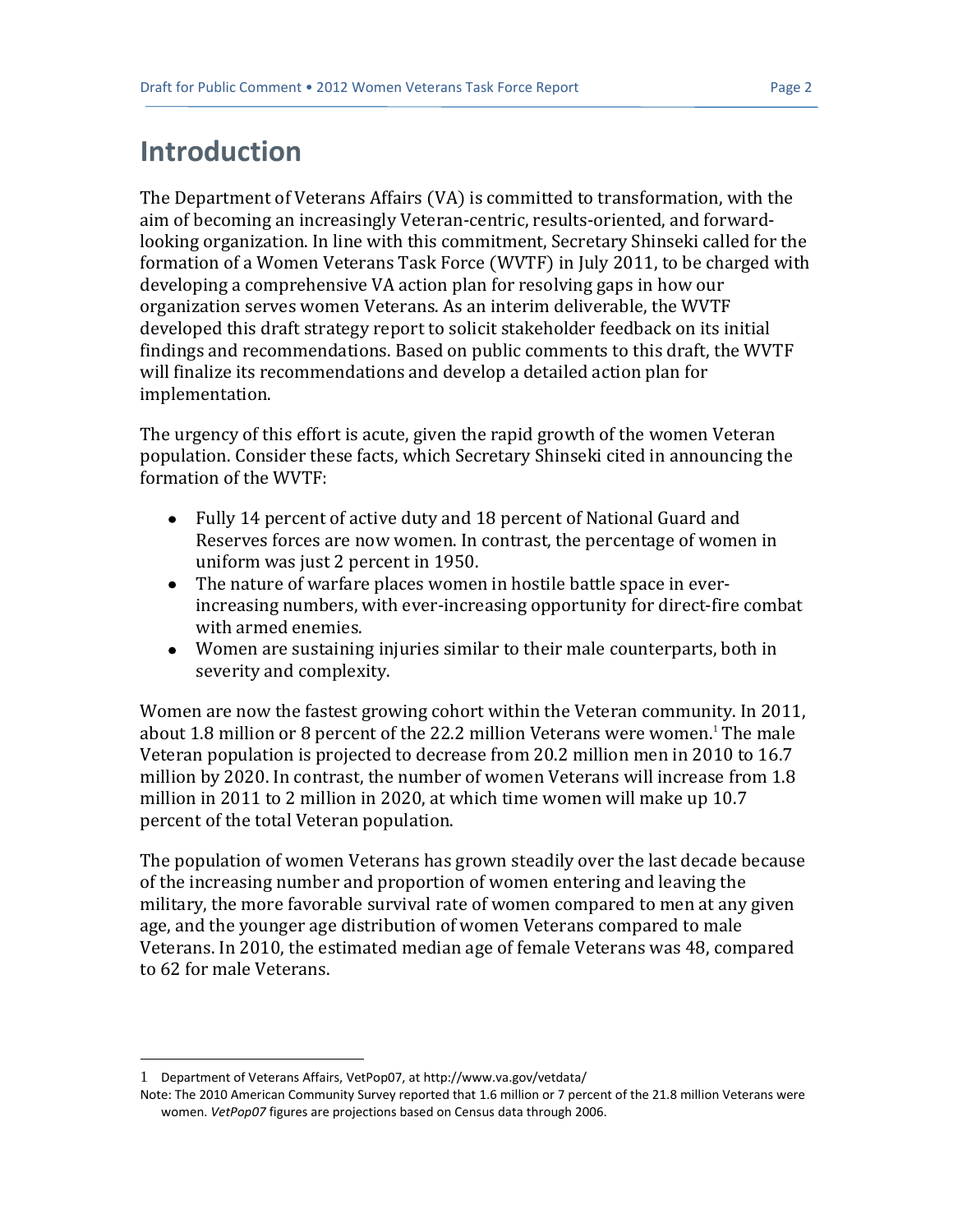#### **Building on Our Accomplishments**

Providing high-quality care and benefits for America's Veterans is at the heart of VA core values. "Because I CARE, I will" articulates who we are at VA: professionals who seek to embody the values of Integrity, Commitment, Advocacy, Respect, and Excellence in our service to Veterans. It calls us to action across VA, recognizing that living these values requires continuous improvement, based on a resolve to identify weaknesses and rigorously correct them.

When it comes to the treatment of women Veterans, we at VA have been working diligently to deliver on our  $ICARE$  values. Our efforts at continuous improvement are informed by a series of reports issued over the past 25 years by the Secretary's Advisory Committee on Women Veterans, the Government Accountability Office (GAO), Congress, and internal VA groups that have identified gaps in access to and delivery of services and benefits for women Veterans. The history of recommendations and VA responses is summarized in Appendix B. Despite considerable progress over the years, gaps do remain and VA continues to strive to identify and resolve them.

Fortunately, we have a strong foundation to build on. Efforts under way across VA pertaining to delivery of services and benefits to women Veterans include:

- Collaborative outreach efforts led by the **Center for Women Veterans** (CWV) to build awareness among women Veterans of the benefits and services provided by VA, and to champion cultural transformation within VA.
- Initiatives led by the Women Veterans Health Strategic Health Care Group (WVHSHG) within VHA that have resulted in implementation of comprehensive primary care for women Veterans, training of VA providers in basic and advanced women's health care, launching of the Women's Health Evaluation Initiative, revision of the VHA Handbook 1330.01: Health Care Services for Women Veterans, installation of full-time Women Veterans Program Managers (WVPMs) at VA facilities nationwide, enhancement of mental health and homeless services for women Veterans through collaboration across program offices, and ramped-up communications to and about women Veterans.
- The development by the Office of Mental Health Services of an Military Sexual  $\bullet$ Trauma (MST) Support Team and MST program; and the implementation of national MST training for primary care and mental health providers.
- The designation by VBA of Women Veterans Coordinators (WVCs) to  $\bullet$ outreach to women Veterans, to promote the use of VA benefits by women Veterans and to assist women Veterans in developing claims, especially those claims involving issues of a sensitive nature such as MST. As of August, 2010, VBA reported having a total of 73 WVCs nationwide. All regional offices (ROs) have at least one individual designated to serve as the WVC and larger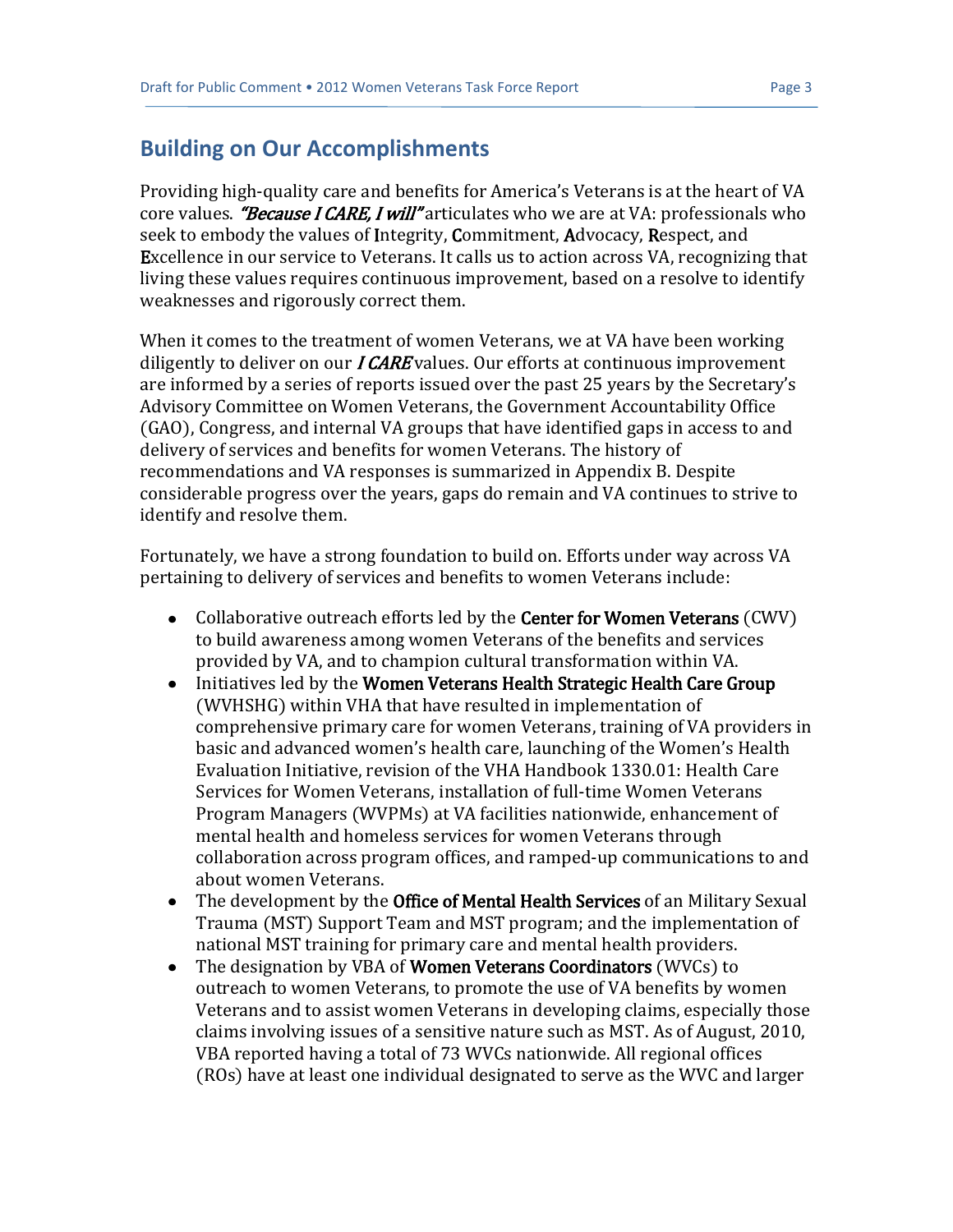offices have two or three employees assigned to the task. WVCs are also located in national call centers and out-based locations.

Another resource is the Secretary's Advisory Committee on Women Veterans (ACWV), established in 1983, which has reporting requirements to the Secretary and to Congress. The Committee's role is to provide advice to the Secretary on the needs of women Veterans with respect to health care, rehabilitation, benefits, compensation, outreach, and other relevant programs administered by VA. The ACWV develops recommendations to address unmet needs that have implications for the entire women Veterans population, based on information presented during briefings at Committee meetings and site visits.

Thanks to all of these initiatives, measurable gains were achieved in recent years. For example:

- More women are now aware of and benefiting from VA services than ever before. The first VA-commissioned survey of women Veterans in 1985 revealed that 57 percent of women Veterans did not know they were eligible for VA services or benefits. By 2009, about 30 percent of women Veterans surveyed did not think they were eligible for VA benefits. While this number is still unacceptably high, it does represent a marked improvement in awareness levels.
- VA outperforms the private sector in breast and cervical cancer screenings. In 2008, 87 percent of women Veteran patients received breast cancer screenings and 92 percent received cervical cancer screenings compared to commercial health care, which scored 69 percent and 82 percent, respectively.<sup>2</sup>

#### **Current Status of Women Veterans**

VA has made significant progress in serving women Veterans, but work remains to be done. Not all of our systems are equipped to address the comprehensive needs of women Veterans or to provide certain services and benefits for which women Veterans have a greater need relative to their male counterparts. Many women Veterans still do not know about or think they are eligible for services. Some gender-based health disparities continue to exist. Data collection gaps hamper our understanding of women Veterans' needs and their utilization of VA benefits and services. We can do better in providing an inviting and secure environment of care, matching capacity to women's health care needs and demands, and ensuring that high-quality services are rendered in a respectful and sensitive manner. It is the desire to achieve systemic improvements in addressing such issues that prompted formation of the WVTF by Secretary Shinseki.

 $^{2}$  State of Health Care Quality Report, 2008, [www.ncqa.org](http://www.ncqa.org/)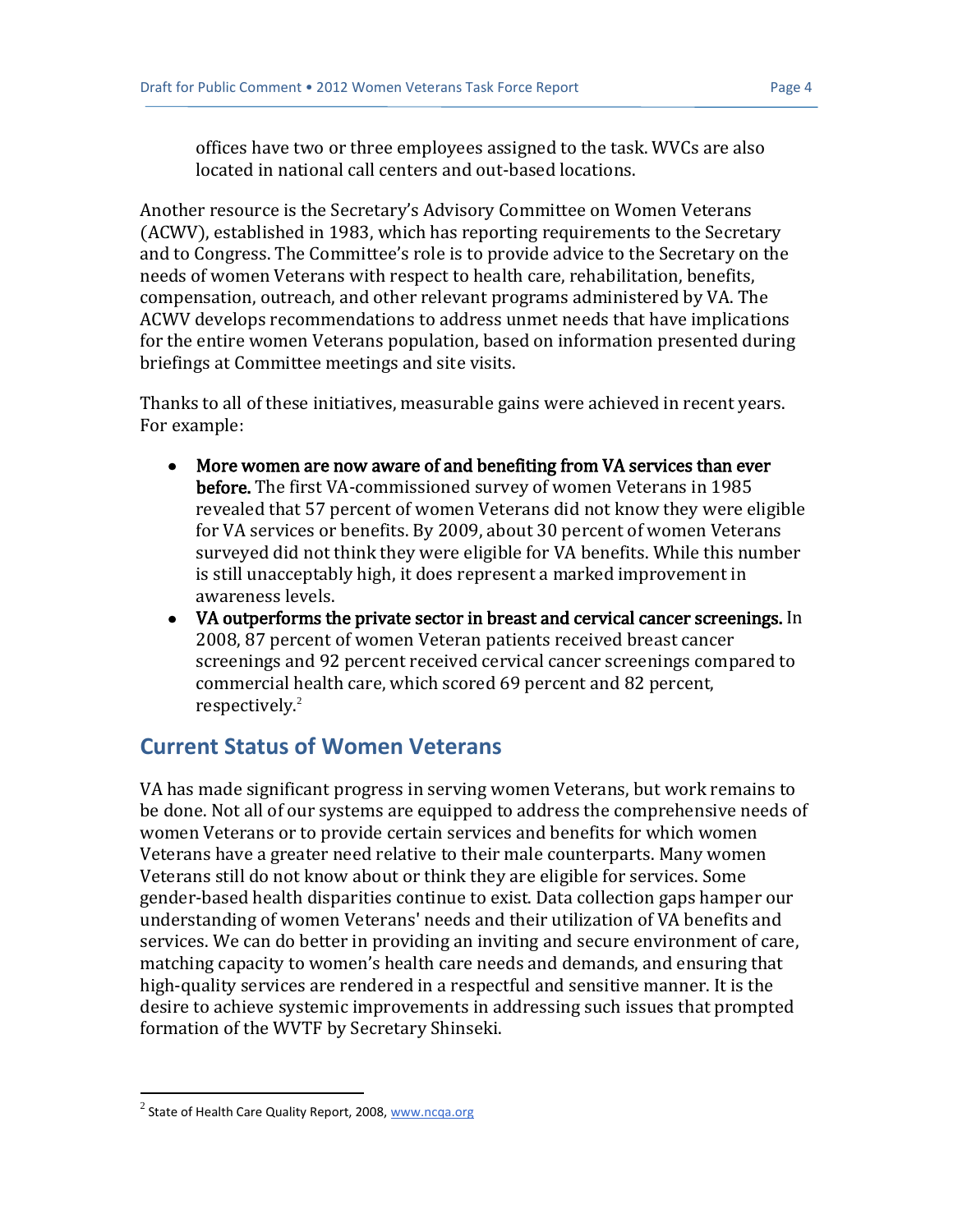In health care, in particular, the VA has the opportunity to become a national model for service delivery that successfully addresses gender-specific needs. Recent research indicates that health programs that are gender-responsive — taking gender issues into account in health policy, planning, practice, and research — are not only more effective in reducing health inequities, but also exhibit greater efficiency.<sup>3</sup>

Available data reveal several characteristics of women Veterans that should be considered in ensuring gender-responsive services and benefits:

Higher physical and mental health needs.<sup>4</sup> A higher proportion of female Veterans (22 percent) are diagnosed with mental health problems than male veterans.<sup>5</sup> The most common diagnoses among women Veterans seeking care are PTSD, hypertension, depression, high cholesterol, low back pain, gynecologic problems, and diabetes. Studies show that 31 percent of women Veterans have both medical and mental health conditions compared with 24 percent of male Veterans. Among women Veterans with diabetes, 45 percent have a serious mental illness or substance use disorder. In FY 2009 and FY 2010, PTSD, hypertension, and depression were the top three diagnostic categories for women Veterans treated by VHA.<sup>6</sup>

Higher incidence of Military Sexual Trauma (MST). One in five women Veterans who use VA for health care screen positive for MST. 'Women who enter the military at younger ages and those of enlisted rank appear to be at increased risk for MST. In addition, women who have had sexual assaults prior to military service report higher incidences of MST.<sup>8</sup> MST has been associated with increased risk of depression, PTSD and substance use. Females experiencing MST are more than four times more likely to have PTSD and are at six-fold increased risk for having three or more mental health conditions. In FY 2011, the most recent year for which data are available, 19.4 percent of OEF/OIF/OND female Veterans reported a history of MST

<sup>3</sup> Guidelines for the analysis of gender and health. Liverpool School of Tropical Medicine, Gender and Health Group

<sup>4</sup> Report of the Under Secretary for Health Workgroup: Provision of Primary Care to Women Veterans. Women Veterans Health Strategic Health Care Group. November 2008

<sup>5</sup> VA Office of Inspector General, "General Combat Stress in Women Receiving VA Healthcare and Disability Benefits."

<sup>6</sup> Women Veterans Health Workload Report. October 2010

<sup>7</sup> The definition of MST used by the VA is given by U.S. Code (1720D of Title 38): "psychological trauma, which in the judgment of a VA mental health professional, resulted from a physical assault of a sexual nature, battery of a sexual nature, or sexual harassment which occurred while the Veteran was serving on active duty or active duty for training." MST includes any sexual activity where someone is involved against his or her will—he or she may have been pressured into sexual activities (for example, with threats of negative consequences for refusing to be sexually cooperative or implied faster promotions or better treatment in exchange for sex), may have been unable to consent to sexual activities (for example, when intoxicated), or may have been physically forced into sexual activities. MST includes unwanted sexual touching or grabbing; threatening, offensive remarks about a person's body or sexual activities; and threatening and unwelcome sexual advances.

<sup>8</sup> A. Suris and L. Lind, "Military Sexual Trauma: A Review of Prevalence and Associated Health Consequences in Veterans," *Trauma Violence Abuse* Vol. 9, No. 4 (October 2008) pp. 250-269.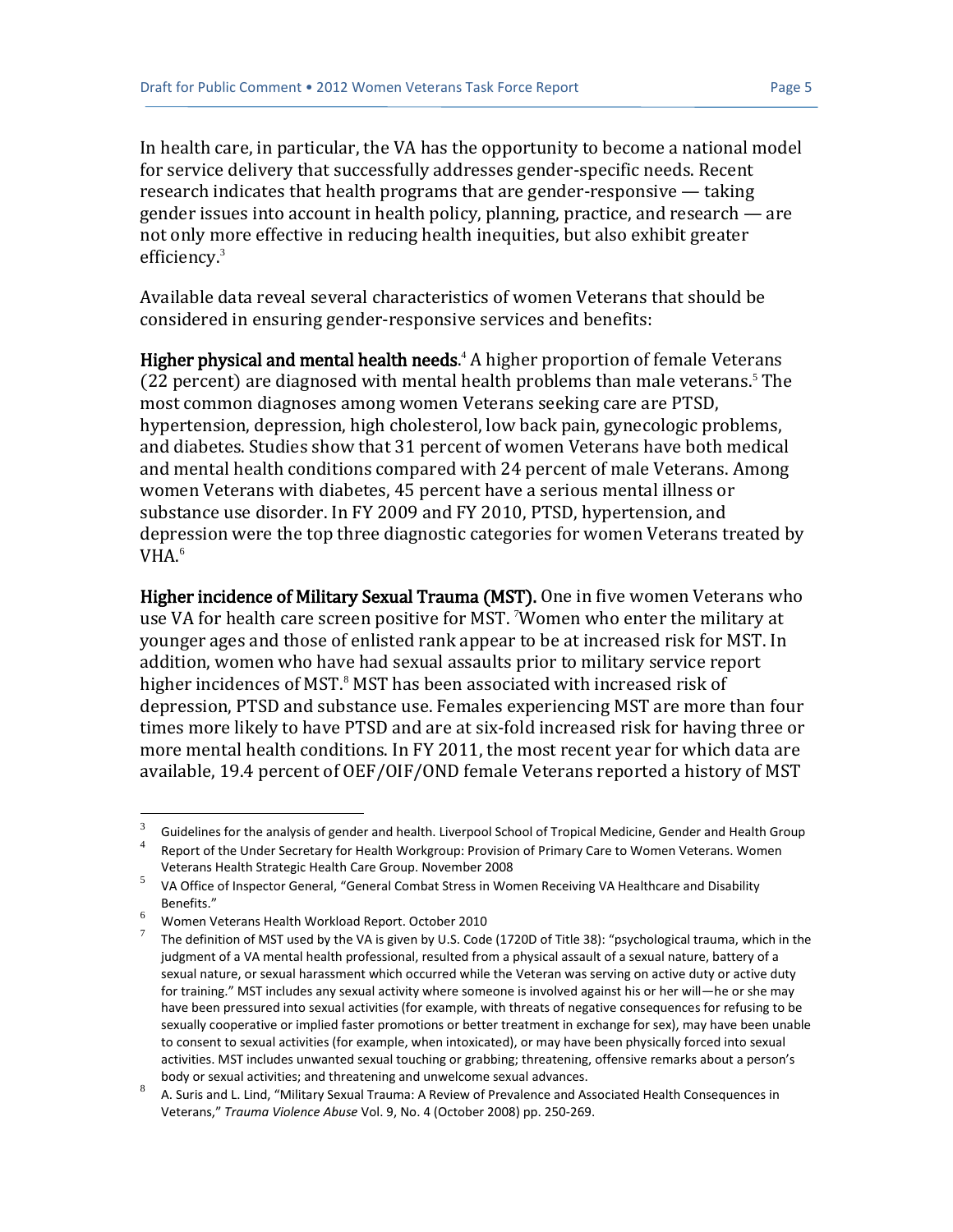when screened by a VA healthcare provider compared with 0.9 percent of OEF/OIF/OND male Veterans. Rates of MST reported among all Veterans screened at the VA were 23.0 percent for females and 1.2 percent for males for FY 2011.<sup>9</sup>

Lower access and enrollment of VA health care. The number of women Veterans using VA has increased 83 percent in the past decade, from about 160,000 to over 292,000 between FY 2000 and FY 2009, compared with a 50 percent increase in men.<sup>10</sup> Lifetime female health care expenses are a third higher than male expenses.<sup>11</sup> Although the number of women Veterans using VHA has increased over time, it is important to note that women Veterans are still approximately 30 percent less likely to enroll in VHA than men.

Gender-based disparities in healthcare quality. Health care quality scores related to contributors to cardiovascular disease risk (management of high blood pressure, high cholesterol, and diabetes) were worse for women Veterans when compared to male Veterans.<sup>12</sup> There are also disparities between men and women in preventive care statistics. Fewer women Veterans received colorectal cancer screening, depression screening, and immunizations (pneumococcal and influenza) compared to male Veterans. Pharmacy data indicate that women in VA are more likely to be prescribed inappropriate drugs than men.<sup>13</sup> Although gender-based disparities in health care exist in the private sector as well, VA is in an excellent position to understand why the gaps occur and to implement systems of care that can close them.

Higher rates of homelessness. Secretary Shinseki made a commitment to ending homelessness among our nation's Veterans by 2015. In December 2011, VA and the Department of Housing and Urban Development announced that homelessness among Veterans decreased by 12 percent between January 2010 and January 2011.<sup>14</sup> While the overall number of homeless Veterans is declining, the number of homeless women Veterans is increasing. Women Veterans are the fastest growing segment of the homeless population and are at higher risk of homelessness than their male counterparts.<sup>15</sup> Female Veterans also are more than twice as likely to be

<sup>9</sup> Military Sexual Trauma Support Team (2012). Military Sexual Trauma (MST) Screening Report, Fiscal Year 2011. Washington DC: Department of Veteran Affairs, Patient Care Services, Office of Mental Health Services.

<sup>&</sup>lt;sup>10</sup> Fravne SM, et al. Sourcebook: Women Veterans in the Veterans Health Administration. Volume 1. Sociodemographic Characteristics and Use of VHA Care. Women's Health Evaluation Initiative, Women Veterans Health Strategic Health Care Group, VHA. December 2010.

<sup>11</sup> Alemayehu B & Warner K. The lifetime distribution of healthcare costs. Health Service Research, June 2004.

<sup>&</sup>lt;sup>12</sup> Wright SM, Lucatorto MA, Yano EM. An analysis of the quality of care provided to men and women in the VA health care system.

<sup>13</sup> Systematic Review of Women Veterans Health research 2004-2008, October 2010. VA Health Services Research and Development Service.

<sup>14</sup> These homeless statistics are drawn from a survey taken each January, known as a "Point-in-Time" counts. The January 2011 survey found 67,495 homeless veterans, down from 76,329 one year earlier.

<sup>15</sup> "Homelessness Among Women Veterans," presented at 2011 National Training Summit on Women Veterans by Stacey Vasquez.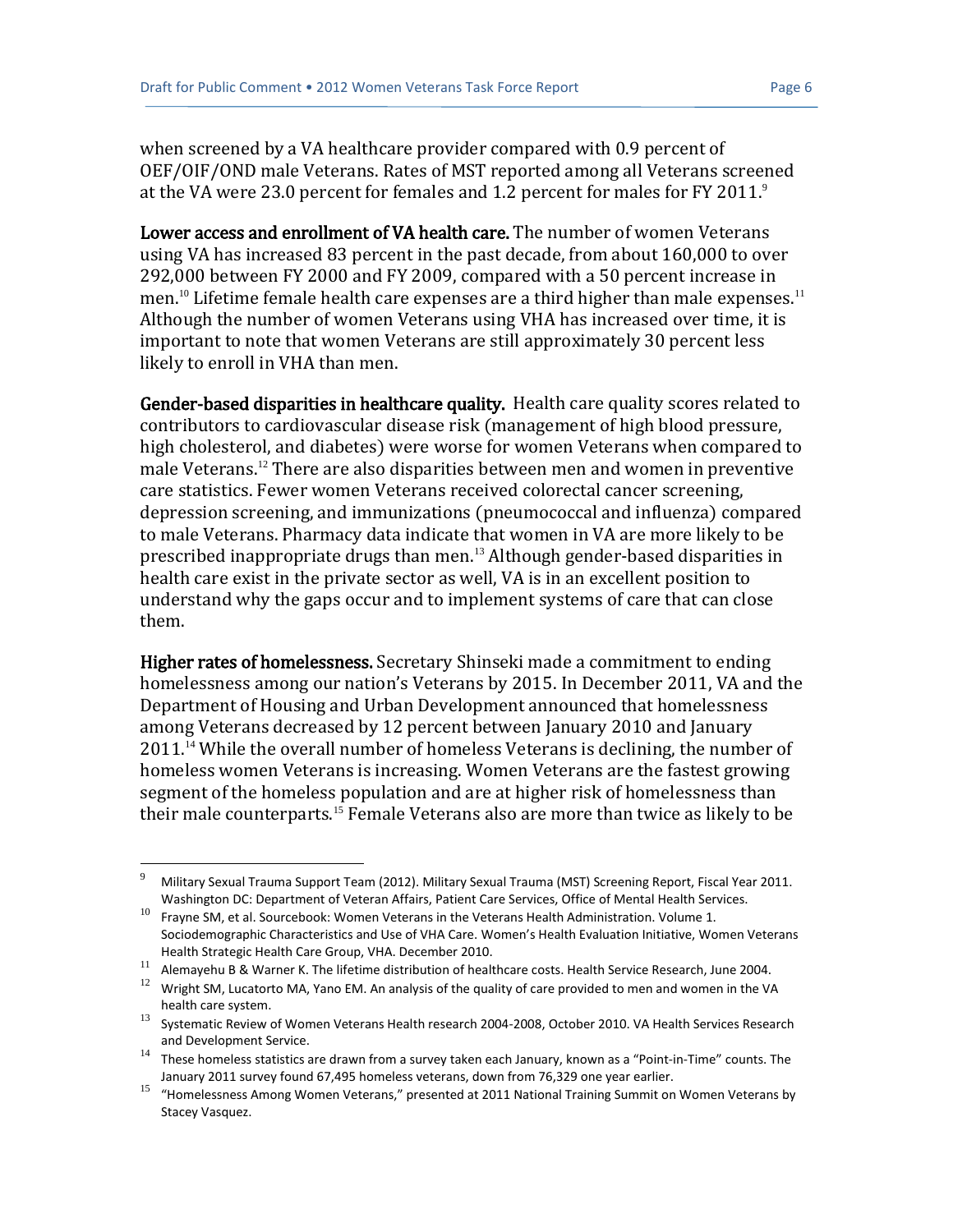homeless when compared to female non-Veterans in the United States and female Veterans living in poverty are more than three times more likely to be homeless than female non-Veterans in poverty.<sup>16</sup> Younger Veterans (18–29 years) were at higher risk for homelessness, with young, female black Veterans at the greatest risk.

Need for access to child care. The Secretary's Advisory Committee on Women Veterans recommended in its 2010 report that VA provide childcare options for eligible Veterans, utilizing public and private partnerships, in order to facilitate their access to quality health care services. Under the Caregivers and Veterans Omnibus Health Services Act of 2010 (PL 111-163), Congress required VA to implement a two-year childcare pilot in no fewer than three separate Veteran Integrated Service Networks (VISN). The law requires that the pilot program assess the feasibility and advisability of providing assistance for childcare to qualified veterans receiving VA care. Since many Veterans, particularly women Veterans, are the primary caretakers for young children, it is hoped these childcare centers will make it easier for such Veterans to utilize VA. In a survey, VA found that nearly a third of Veterans were interested in childcare services and more than 10 percent had to cancel or reschedule VA appointments due to lack of childcare. The intent is to diminish barriers for Veterans who have difficulty keeping appointments due to child care obligations. The law limits the provision of childcare assistance to these pilot programs, and eligibility is defined as being for qualified Veterans receiving VA health care services on an outpatient basis at a VA facility.

Higher level of service-connected disability ratings. In FY 2009, among users of VA health care, a higher proportion of women Veterans had service-connected (SC) disability ratings than men (55 percent versus 41 percent). Of these, 26 percent of women and 19 percent of men had a disability rating higher than 50 percent. The fact that more than half of women Veterans now carry an SC disability rating and that many are young holds implications for the future as they will be eligible for compensation and VHA care for many years. $17$ 

#### Higher demand for education benefits among OEF/OIF/OND women Veterans.

According to the 2010 National Survey of Veterans, overall 35.2 percent of women Veterans used VA education benefits, which was comparable to the 36 percent of male Veterans who used such benefits. However, 50.6 percent of females serving in OEF/OIF/OND were likely to report using benefits compared to 37.2 percent of males in OEF/OIF/OND.

Underrepresentation in memorial services. The Advisory Committee on Women Veterans (ACWV) cited concerns that women Veterans may be underrepresented

 $16$  Culhane DP. Prevalence and Risk of Homelessness among US Veterans: A Multisite Investigation. August 2011. Available at: http://works.bepress.com/dennis\_culhane/107

<sup>17</sup> Frayne SM, et al. Sourcebook: Women Veterans in the Veterans Health Administration. Volume 1. Sociodemographic Characteristics and Use of VHA Care. December 2010. Pp. 11-12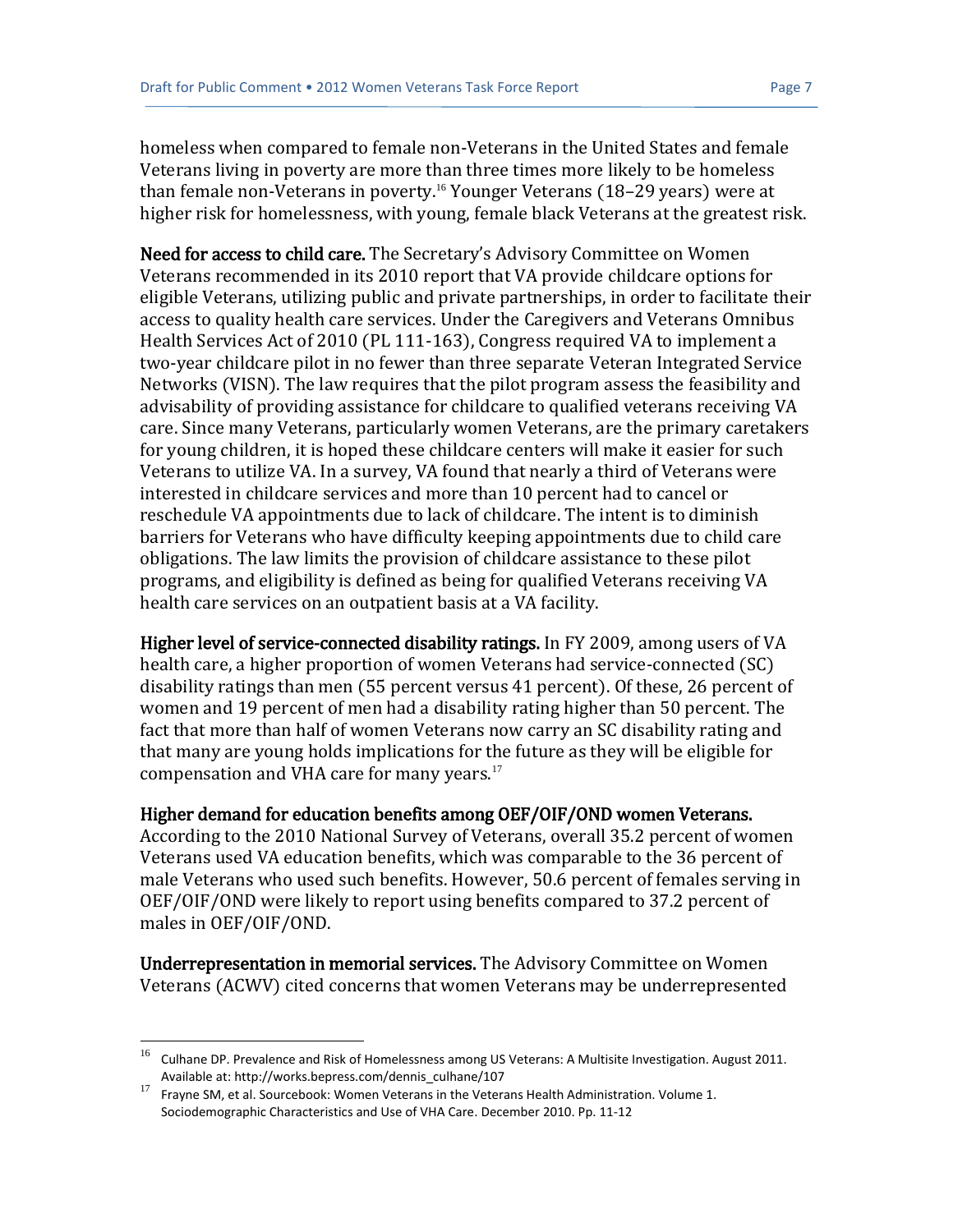among those interred in National and State Veterans' cemeteries. From 2001 to 2010, 10.0 percent of male Veterans received burial in a national cemetery, compared to 8.8 percent of women Veterans. For Veterans not interred in National cemeteries, there is a significant disparity between the percentage of women who receive headstones or markers (14.2 percent) compared to men (46.8 percent).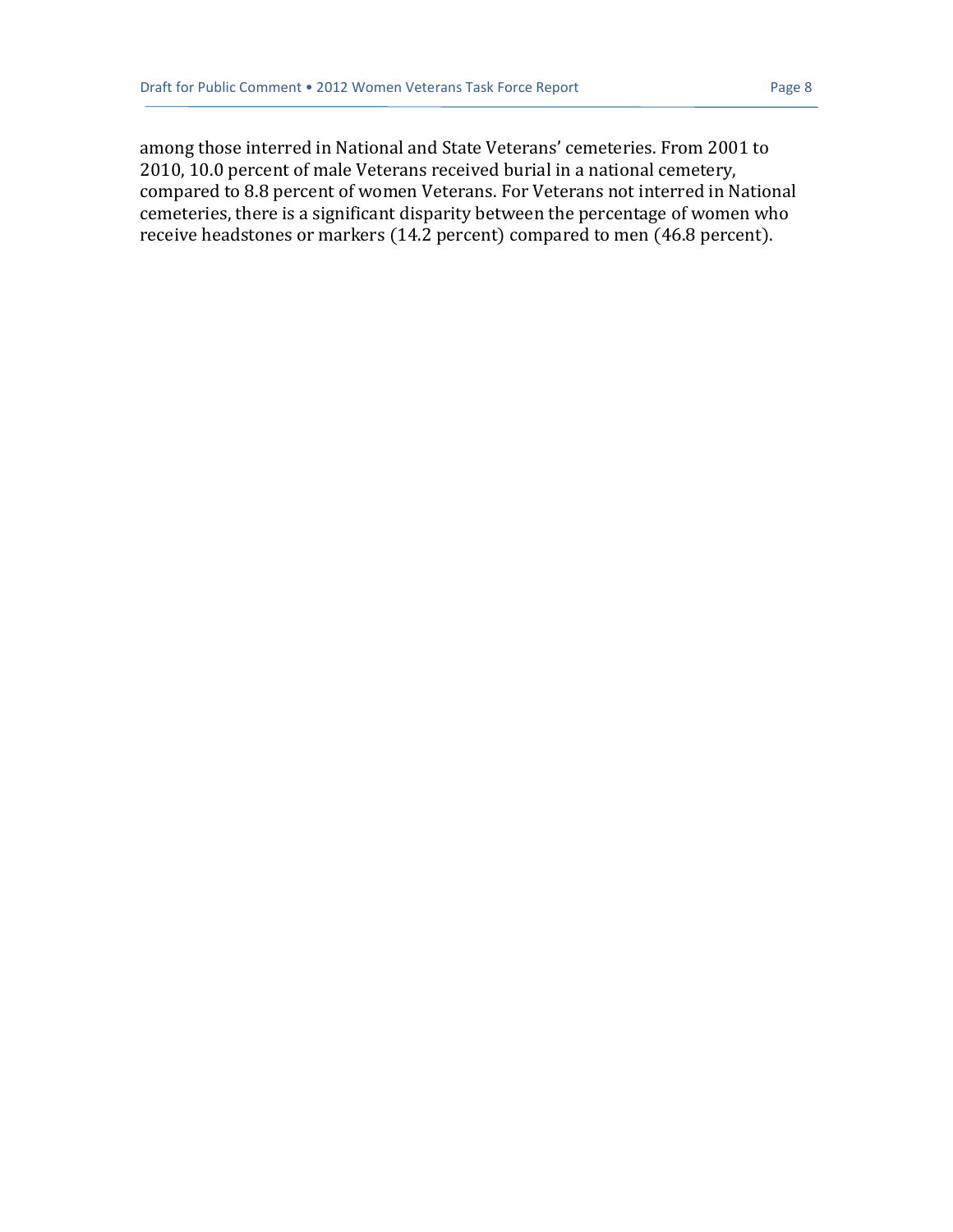### **Defining Priority Themes**

In recognition of the growing numbers and needs of women Veterans, Secretary Shinseki called for a Women Veterans Task Force in July at the 2011 National Training Summit on Women Veterans. The goal of the Task Force is to develop a comprehensive VA action plan that will focus on key issues facing women Veterans and the specific actions needed to resolve them. The action plan will update and inform VA's approach to women's issues within the health care, benefits and cemetery administrations, and will guide the agency in everything from planning to implementation of programming, budgeting, education and training. The task force is to develop the action plan for implementation in coordination with VA's Advisory Committee on Women Veterans (ACWV).

To provide the Women Veterans Task Force a foundation for their work, a VA workgroup was formed to develop a better understanding of VA's current efforts to serve women Veterans and collect gender-specific data on women Veterans. While initiatives directed towards women Veterans exist in every VA administration and service line, they may not be coordinated. A broad survey of VA's gaps in services and current efforts to meet these needs was conducted to inform the way forward for the task force.

The workgroup involved subject matter experts (SMEs) from all the major service lines to ensure that all major VA programs targeted to women Veterans were included. Administration leads were asked to appoint an appropriate SME designee to participate on the workgroup. Next, SMEs who were members of the workgroup were asked to submit answers to a list of priority issues facing women Veterans.

The identified issues or needs of women Veterans, as reported by SMEs, included the following:

- Underutilization of services
- Lack of awareness of benefits or eligibility
- Personal privacy and environment of care
- Fragmentation and gaps in health care
- Access to mental health care services
- Access to gender-specific specialty care (OB/GYN)
- Gender-based health disparities
- Underrepresentation in research; lack of data
- Unemployment
- Homelessness
- Need for child care
- Military sexual trauma (MST) and related issues (i.e. PTSD coverage, employment, etc)
- Domestic violence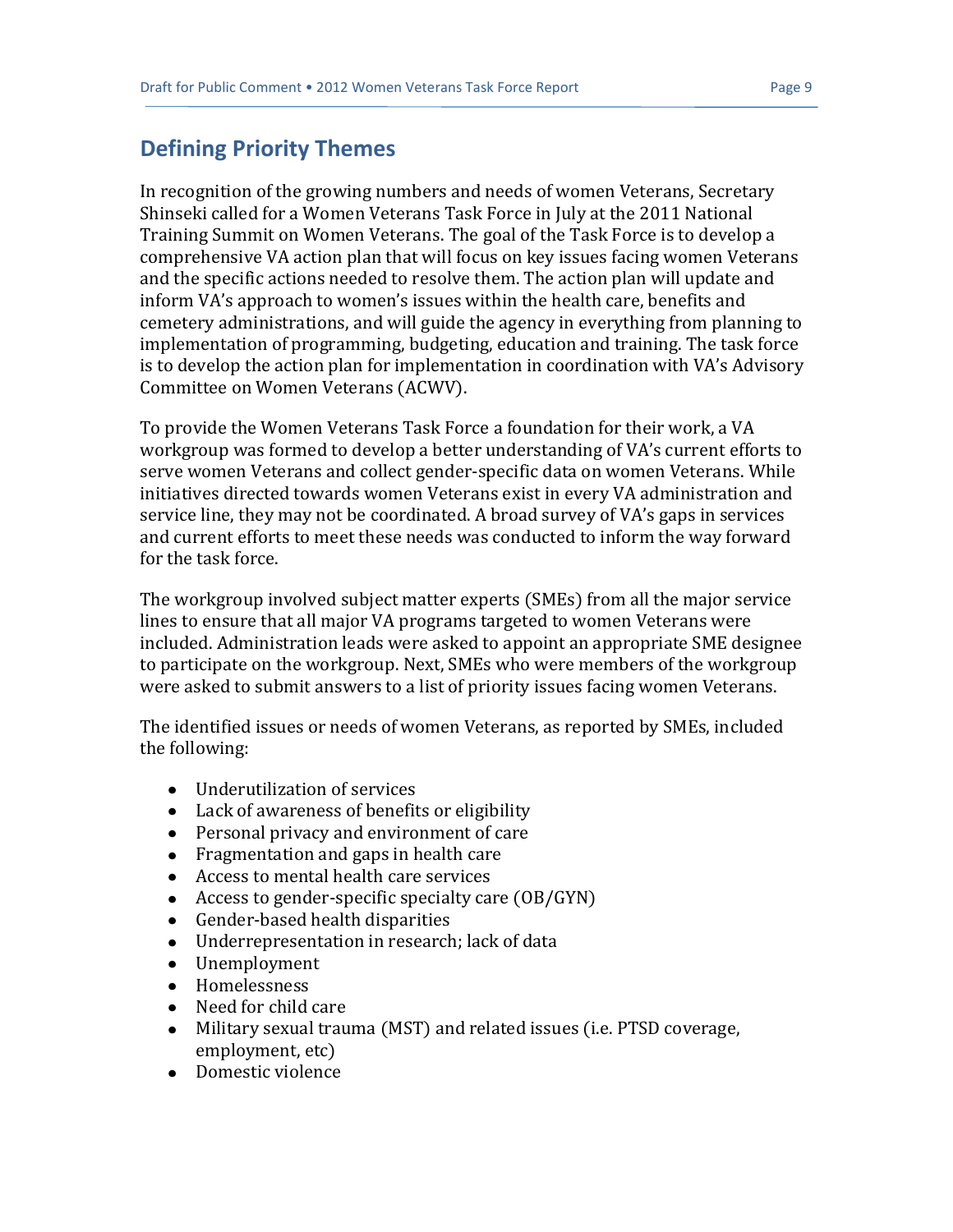The initial list of priority issues was presented for a roundtable discussion on November 4, 2011.

Participants then discussed how VA has worked to address issues for women Veterans over the years. Concerns over these efforts could be grouped into several themes as well:

- Outreach to women Veterans
- Coordination across the department, duplication of services, and need for a department-wide strategy to address women Veterans
- Roles and responsibilities of Women Veterans Program Managers (VHA), Women Veterans Coordinators (VBA), the Center for Women Veterans (CWV), and the Advisory Committee on Women Veterans
- Need for department-wide planning and programming to meet increased demand from the future population of women Veterans.

At the conclusion of the November 4 roundtable, participants prioritized the issues as:

- Capacity and coordination of services
- Women Veterans' experience of care and environment of care
- Employment and training
- Data collection and evaluation of services

Evaluation of these themes by the working group informed the efforts of the WVTF during its four-day workshop in March 2012.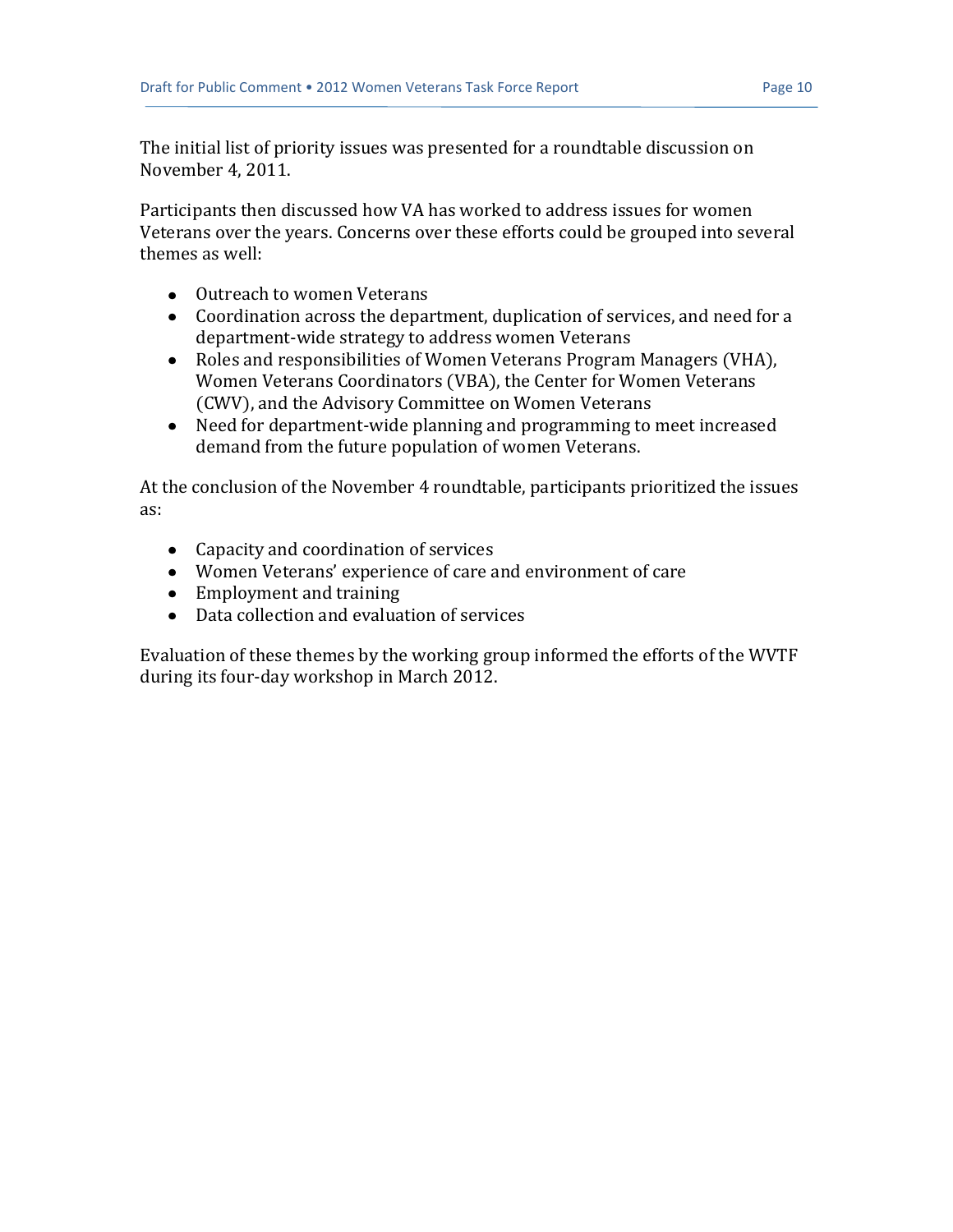### **Addressing Two Overriding Questions**

Despite the very real progress in recent years and the concerted efforts under way throughout VA, gaps persist in our services and benefits to women Veterans. Given the projected continued growth in the women Veteran population, it is imperative that we make systemic changes within VA to better understand and address their unique service and treatment needs.

Two overriding questions have shaped the work of the WVTF:

- $\bullet$ What is the nature of gaps that persist; and
- What do we need to do differently across VA to eliminate them?  $\bullet$

In evaluating these questions, the WVTF surveyed the 25-year history of VA efforts to better serve women Veterans and began to gather available data on "as is" conditions across our service lines. To date, the initiatives undertaken pertaining to women Veterans have been conducted almost exclusively within the individual VA administrations or offices. Data pertinent to women Veterans are not always shared and correlated across VA organizational boundaries. As a result, some questions about women Veteran's unique needs and their level of awareness of, access to, and satisfaction with VA services and benefits remain unanswered.

#### **Initial Conclusions**

The WVTF concluded that transforming VA to meet the needs of the growing cohort of women Veterans will require:

- Leadership support and championing of a comprehensive, collaborative cross-VA strategy for continuously improving service and benefits delivery to women Veterans, based on evidence, ongoing data collection and evaluation, performance measures, and significant input from stakeholders. The WVTF recommends that four priority themes (defined below) be the focus of the first action plan, and that care be taken to leverage, rather than duplicate, work related to these themes that is being actively undertaken in other VA forums, including the Women Veterans Health Strategic Health Care Group (WVHSHG), the VA/Department of Defense (DoD) Employment Task Force, the DoD/VA Integrated Mental Health Strategy, the VHA National Leadership Council's Veteran Experience Committee, and the VA Homelessness Program.
- Enhancing organizational accountability, collaboration, and transparency. Despite leadership support, significant efforts made to date, and passionate internal and external stakeholders, VA activities to improve services and outreach to women Veterans are fragmented. Recommendations to enhance the effective delivery, accountability, resource management, and sustainability of services and benefits for women Veterans will include developing a department-wide integrated plan for meeting the needs of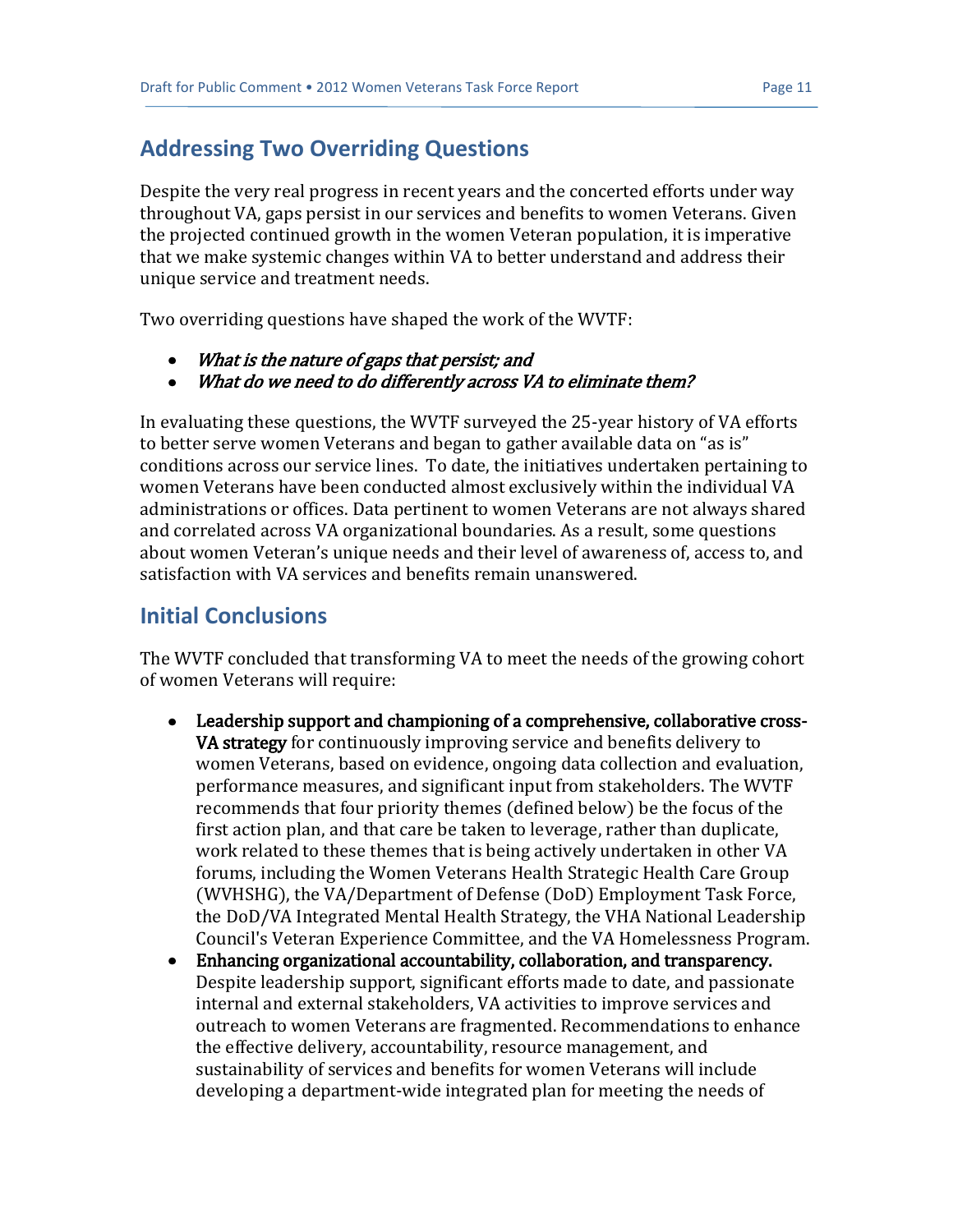women Veterans; analyzing current organizational design, relationships and internal accountability measures and mechanisms; identifying organizational and business process enablers and barriers throughout VA; identifying opportunities for improvement; and formalizing the roles, responsibilities, accountability, and reporting mechanisms across the VA organizations engaged in addressing the unique needs of women Veterans.

The WVTF recommends that the initial cross-VA action plan for women Veterans address the four priority themes identified by the working group in fall 2011:

- Capacity and Coordination of Services. This theme addresses the development of systems to ensure appropriate health care staffing projections for primary care, mental health care, and relevant specialty care to meet the current and projected needs of women Veterans; and the enhancement of efforts to coordinate provision of care and services across VA and between VA and other federal, state, and community-based organizations. The action plan should address specific subpopulations of women Veterans, including racial and ethnic minority groups, rural Veterans, OIF/OEF/OND, and homeless women Veterans.
- Environment of Care and Experience. This theme focuses on ensuring 100 percent resolution of identified gaps in the Environment of Care (EOC) for women at VA facilities, including addressing guidelines to safeguard the dignity, respect, and security of women Veterans in inpatient, outpatient, and residential VHA environments. The EOC is made up of three basic elements: (1) the building space, including how it is arranged and the special features that protect patients, visitors, and staff; (2) equipment used to support patient care or to safely operate the building space; and (3) people, including those who work within the hospital, patients, and anyone else who enters the environment, all of whom have a role in minimizing risks.<sup>18</sup> This theme also addresses the need for culture change across VA to reverse the enduring perception that a woman who comes to VA for services is not a Veteran herself, but a male Veteran's wife, mother, or daughter. Women Veterans often report feeling that their service in the military is not recognized or respected. <sup>19</sup>
- Employment and Training. This theme addresses improving employment rates among women Veterans who have faced unique challenges in transitioning to civilian employment. The plan of action in this area should complement current efforts to address Veteran unemployment. Whenever possible, efforts to improve the transition process for women should be informed by research that evaluates whether women Veterans are

l

<sup>18</sup> http://www/utmb.edu/envcare/

<sup>19</sup> Foster LK, Vince S. California's Women Veterans: The challenges and needs of those who served. California Research Bureau. CRB 09-009. August 2009.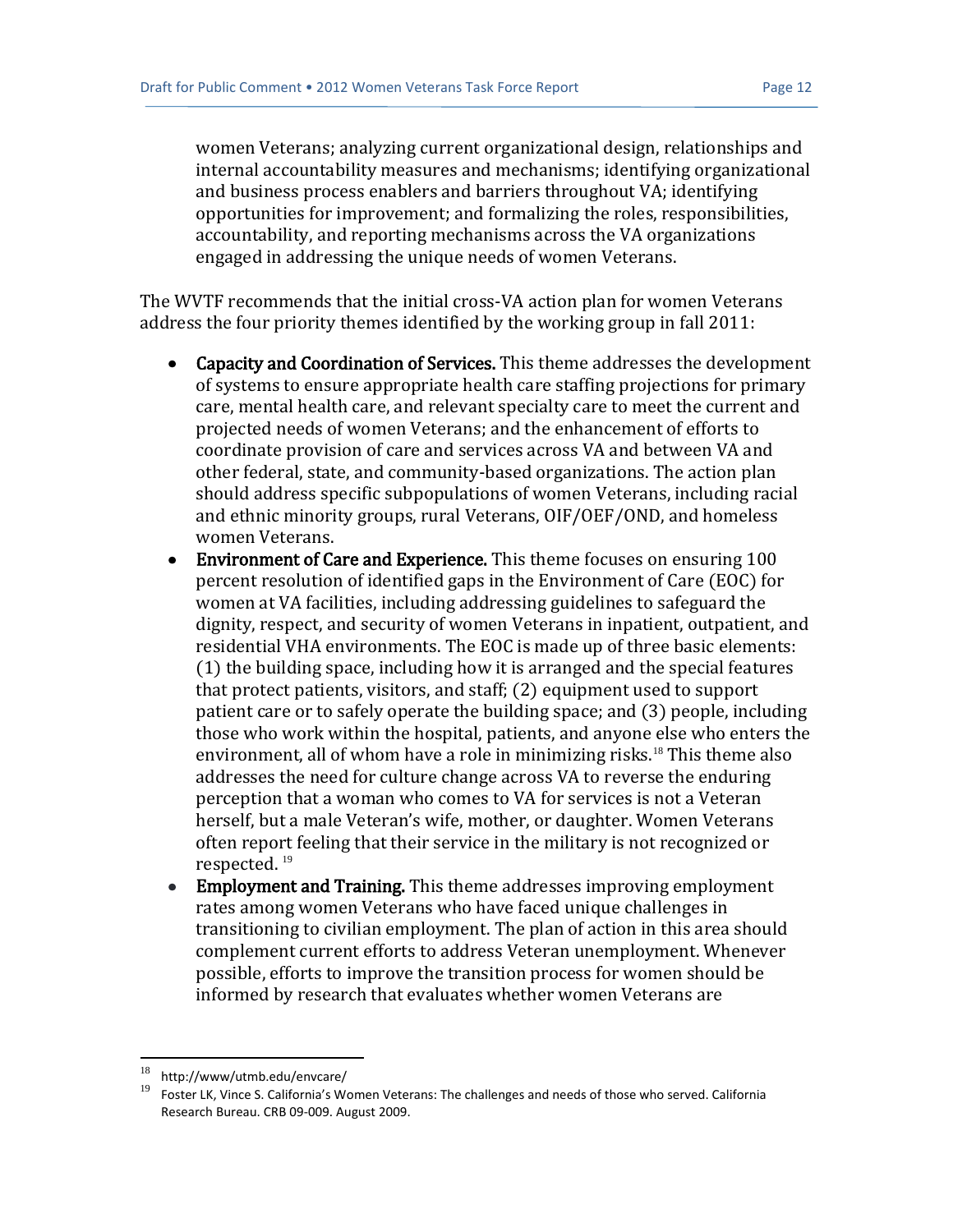maximizing services such as vocational rehabilitation, compensated work therapy for Veterans with disabilities, and intervention assistance (e.g., tutoring) for those eligible for a VA education benefit; and that measures long-term impact of education and training received through the VA or Department of Labor programs.

• Data Collection and Evaluation of Services. The task force believes that continuous improvements in services and benefits must be data-driven and evidence-based, and must rely on robust feedback from customers and stakeholders. These continuous improvements must capitalize on existing expertise and available data and evaluation initiatives. Challenges will include developing the methodologies and systems for collecting and evaluating appropriate data, sharing data across organizational boundaries, and providing the needed analysis to drive informed strategies and policy decisions.

The following sections of this strategy report introduce each of the four themes to be addressed in a cross-VA action plan on women Veterans. Each section includes preliminary goals and objectives as the framework for the action plan. The report concludes with a section on the organizational accountability, collaboration, and transparency that will be needed to ensure successful implementation of the new strategic direction regarding women Veterans.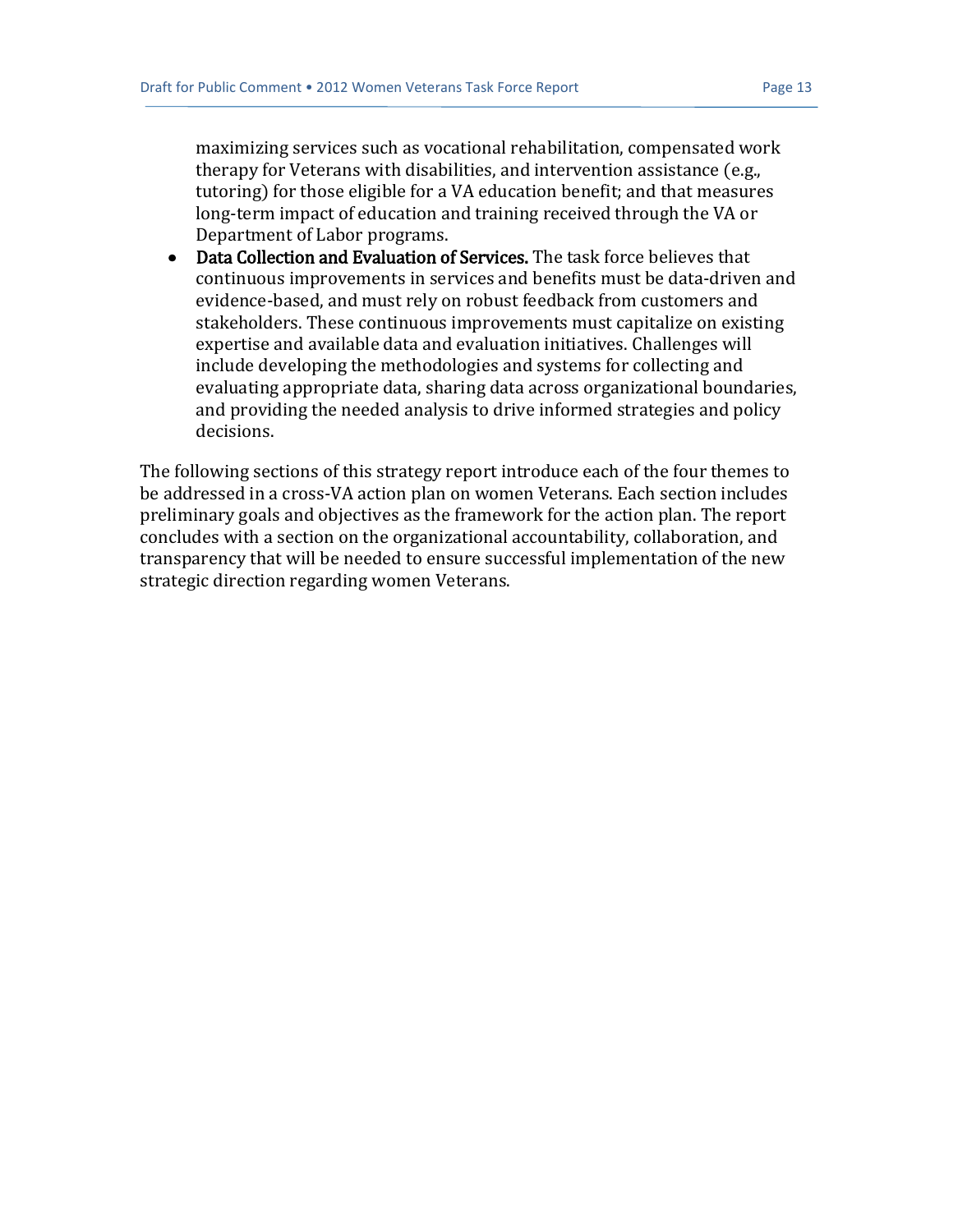## <span id="page-15-0"></span>**Capacity and Coordination of Services**

### **Problem Statement**

Due to the projected increase in demand, VA will need to increase its capacity to provide consistent and coordinated access to comprehensive services and benefits that meet the unique needs of women Veterans, driving action to achieve the optimal resource mix at the appropriate locations to meet this dynamic demand.

- Women Veterans represent 8 percent of the total Veteran population and are projected to reach 10.7 percent by 2020.
- Enrolled women Veterans represent 6.7 percent of the total enrolled Veterans population.
- Approximately 55 percent OEF/OIF/OND women Veterans currently use VA.

| Goal 1                                                                                                                                                                                 | <b>Objectives</b>                                                                                                                                          |
|----------------------------------------------------------------------------------------------------------------------------------------------------------------------------------------|------------------------------------------------------------------------------------------------------------------------------------------------------------|
| Provide timely services<br>and benefits that meet<br>the needs of the growing<br>population of women<br>Veterans (utilizing<br><b>WVHSHG</b> mission<br>strategic plan as a<br>model). | 1.1: Assess existing VA workforce to determine ability to meet<br>the expected increased demand.                                                           |
|                                                                                                                                                                                        | <b>1.2:</b> Ensure every site of care has a trained and proficient<br>workforce to meet the needs of women Veterans.                                       |
|                                                                                                                                                                                        | <b>1.3:</b> VHA, VBA, and NCA will ensure they have sufficient ability<br>to accommodate women Veterans who request access to staff of<br>specific gender. |

Goal 1 and objectives address the need to appropriately match VA workforce capacity to the increased demand for services by women Veterans, to ensure proficiency of the workforce, and to accommodate requests for staff of specific gender.

| Goal 2                                                                                                                                               | <b>Objectives</b>                                                                                                                                                                                                          |
|------------------------------------------------------------------------------------------------------------------------------------------------------|----------------------------------------------------------------------------------------------------------------------------------------------------------------------------------------------------------------------------|
| VA (VHA, VBA, NCA)<br>will collaborate in the<br>coordination of<br>services and benefits<br>that achieve optimal<br>outcomes for women<br>Veterans. | <b>2.1:</b> VA will use eBenefits as a platform to provide a central<br>pathway for comprehensive VA benefits and services<br>information that permits women Veterans to craft a Customized<br>Individual Plan (CIP).      |
|                                                                                                                                                      | <b>2.2:</b> VA will develop an integrated process for every woman<br>Veteran who requests services and/or benefits to ensure that<br>she is provided the opportunity to create a CIP that addresses<br>her specific needs. |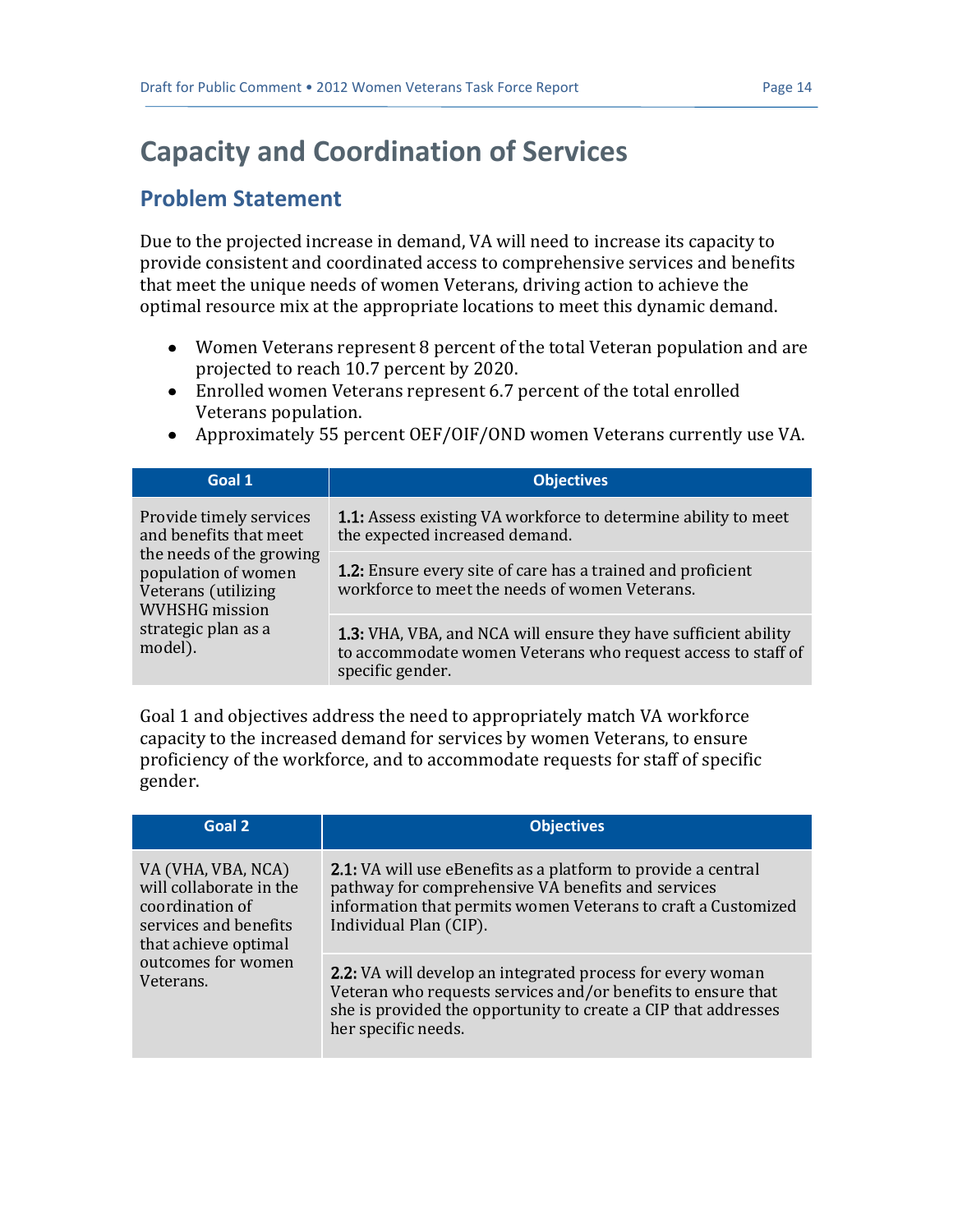Goal 2 and objectives take on the needs of women Veterans by providing individualized care and alternate means of interacting with VA.

| Goal 3                                                     | <b>Objective</b>                                                                                                                                                                                 |
|------------------------------------------------------------|--------------------------------------------------------------------------------------------------------------------------------------------------------------------------------------------------|
| Enhance the<br>coordination and<br>integration of outreach | <b>3.1:</b> Develop and deploy a One-VA comprehensive (uniform)<br>women Veterans services and benefits package for outreach                                                                     |
| targeting all women<br>Veterans.                           | 3.2: Strengthen partnerships with Veterans Service<br>Organizations (VSOs) and other stakeholders (federal, state,<br>county, and local) to enhance outreach and education to women<br>Veterans. |

Goal 3 and objectives seek to create a clearly defined, accessible, united core of VA benefits and services for women Veterans and to communicate this through a collaborative outreach program.

#### **Outcomes**

- 1. Women Veterans and their families find it easier to access the right benefits and health care while meeting their expectations for quality, timeliness and responsiveness
- 2. Increased enrollment by women Veterans
- 3. Increased use of benefits and services by women Veterans.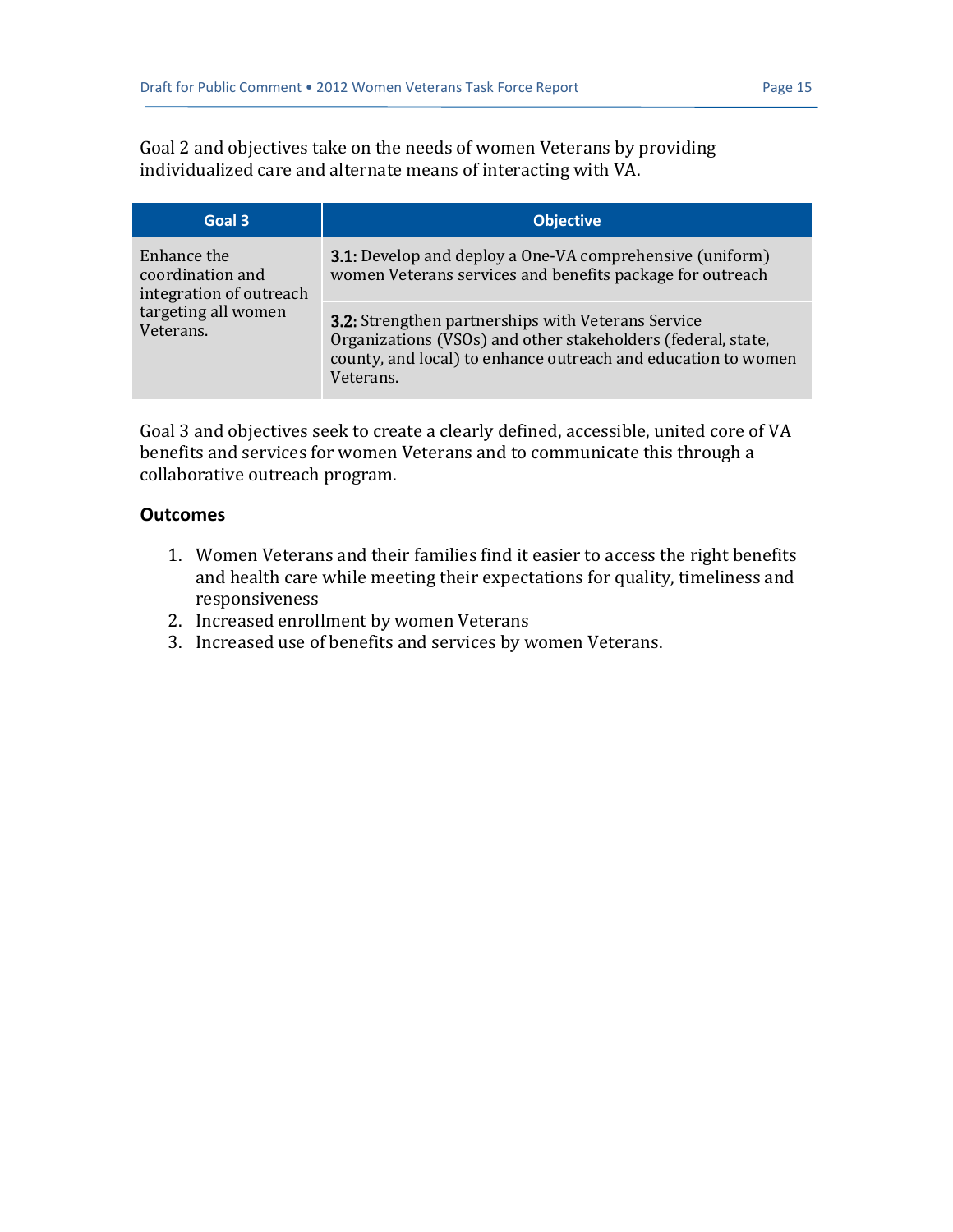## <span id="page-17-0"></span>**Environment of Care and Experience**

#### **Problem Statement**

Gaps exist in personal privacy, dignity, security, and respect that impact the overall women Veterans' experience in VA.

Given the current population needs and forecasted increase in the number of women Veterans eligible for VA services, care, and benefits, it is critical that these gaps are addressed immediately.

| Goal 1                                                                                                                                                                                                                                                                                              | <b>Objectives</b>                                                                                                                                                                                      |
|-----------------------------------------------------------------------------------------------------------------------------------------------------------------------------------------------------------------------------------------------------------------------------------------------------|--------------------------------------------------------------------------------------------------------------------------------------------------------------------------------------------------------|
| VA will create a women<br>Veteran-centric<br>environment that<br>exceeds VA standards<br>for personal privacy,<br>dignity, security, and<br>respect, in a manner<br>consistent with<br>applicable law. This<br>goal will be<br>accomplished in<br>collaboration with the<br>VA construction office. | 1.1: Eliminate or address remaining VHA-identified facility<br>deficiencies by 2013.                                                                                                                   |
|                                                                                                                                                                                                                                                                                                     | 1.2: Assess VBA and NCA structures for personal privacy,<br>dignity, security, and respect compliance.                                                                                                 |
|                                                                                                                                                                                                                                                                                                     | 1.3: Design physical environments that take into consideration<br>the changing women Veteran demographics and new concepts<br>in Veteran-centeredness.                                                 |
|                                                                                                                                                                                                                                                                                                     | 1.4: Design alternate modalities (e.g., virtual, tele-medicine,<br>kiosks, etc.) that take into consideration the changing women<br>Veteran demographics and new concepts in Veteran-<br>centeredness. |

Goal 1 recognizes the need to eliminate or address through interim measures the remaining environment-of-care deficiencies at VHA facilities and to identify and remedy any environmental deficiencies at VBA and NCA facilities. In addition, it considers means for ensuring that future facilities and alternate modalities of care delivery are appropriately designed.

| Goal 2                                                                                                                       | <b>Objectives</b>                                                                                                                                                                                                                                                                                                                                                                               |
|------------------------------------------------------------------------------------------------------------------------------|-------------------------------------------------------------------------------------------------------------------------------------------------------------------------------------------------------------------------------------------------------------------------------------------------------------------------------------------------------------------------------------------------|
| VA will create a women<br>Veteran-centric<br>environment that<br>exceeds their<br>expectations for<br>services and benefits. | 2.1: Invest in innovative and creative means to reach all<br>employees (messaging, video), and ensure inclusiveness of<br>women Veterans in all relevant training programs, developing<br>new training materials as required. Cultural transformation<br>efforts with regard to women Veterans should go hand-in-hand<br>with the global efforts around VA's Veteran-Centric<br>transformation. |
|                                                                                                                              | 2.2: Increase the total number of women Veterans who are<br>aware of VA benefits and services and the steps they must take<br>to access them.                                                                                                                                                                                                                                                   |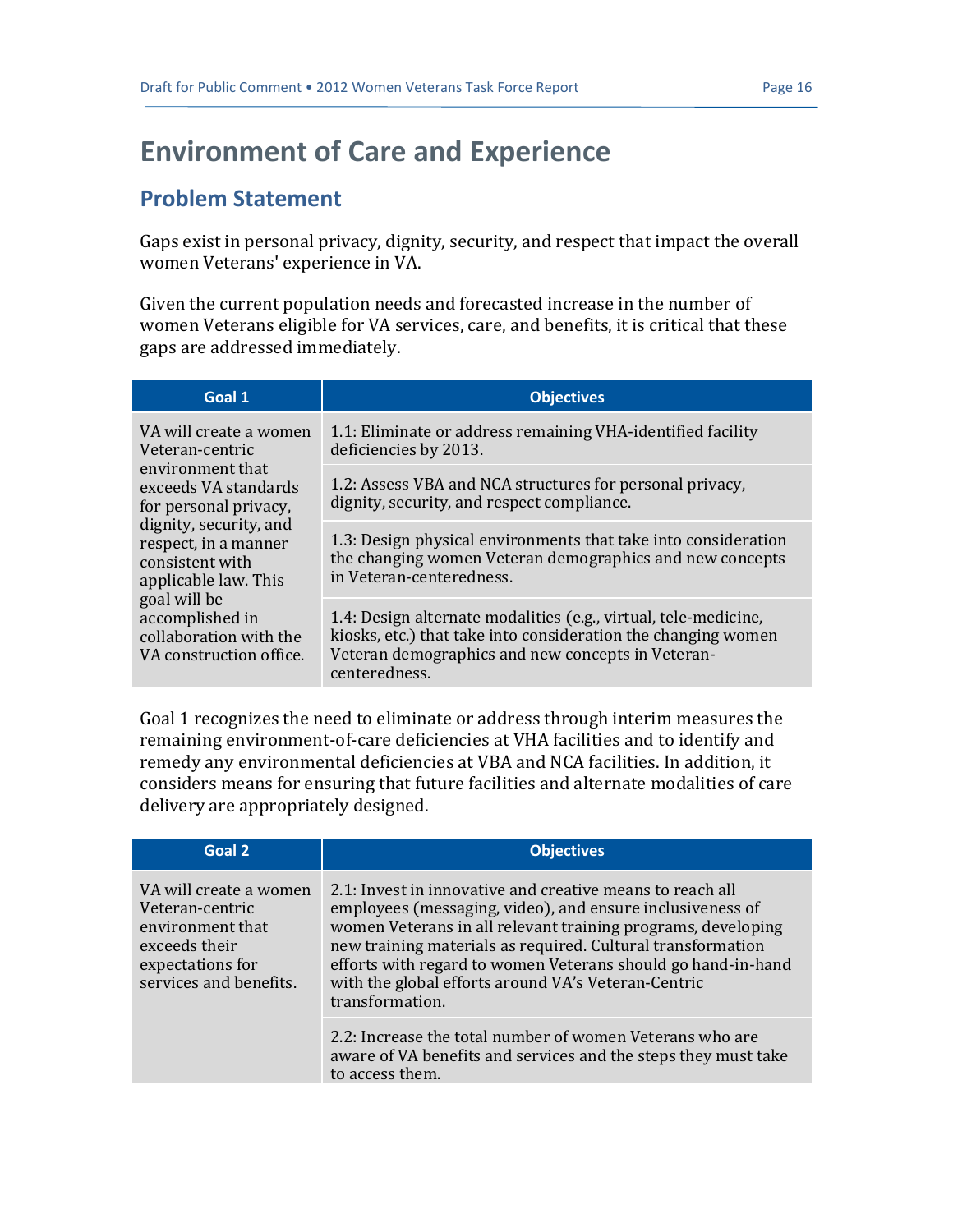2.3: Exceed process and client satisfaction measures for eligibility determination, application, approval, and enrollment for all benefits and services that VA offers and measures.

Goal 2 reflects importance of increasing women Veterans' awareness of VA benefits and services, and of equipping all VA staff to interact respectfully and effectively with women Veterans.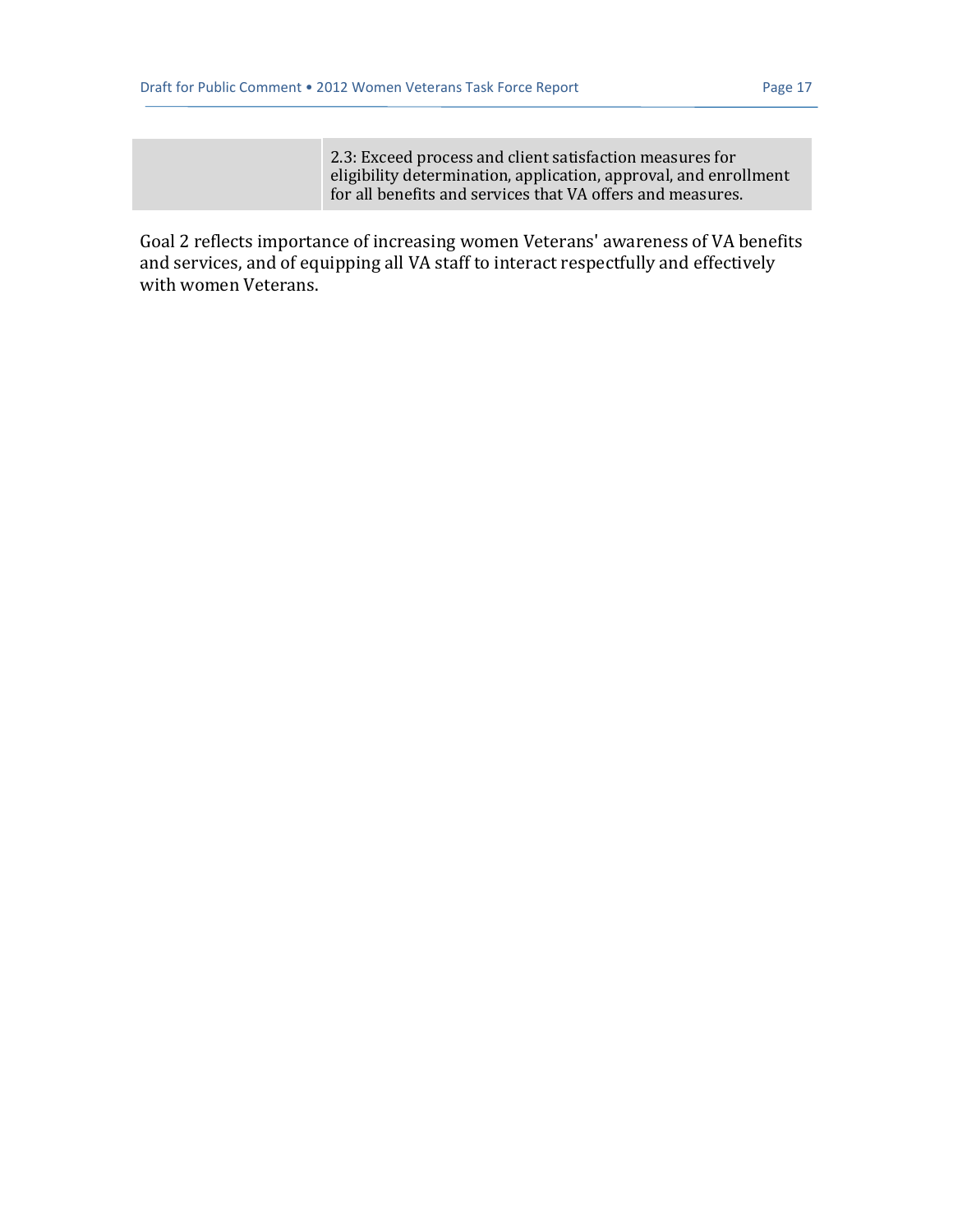## <span id="page-19-0"></span>**Employment and Training**

### **Problem Statement**

 $\overline{a}$ 

Women Veterans continue to face unique challenges in the area of employment. In 2011, the annual average unemployment rate for women Veterans was 9.1 percent compared with 8.2 percent for non-Veteran women. Among 18-24 year-olds, the unemployment rate for women Veterans was 36.1 percent compared to 14.5 percent for their non-Veteran counterparts. <sup>20</sup>

There is a lower percentage of women Veterans with a Bachelor's degree than non-Veteran women:

- Among women aged 17-24, 4 percent versus 10 percent
- Among women aged 25-34, 24 percent versus 35 percent  $(2009)^{21}$

There is insufficient integration and collaboration within VA and among external resources in the area of employment and career development/workforce training for women Veterans.

| Goal 1                                                                                                                                                                               | <b>Objectives</b>                                                                                                                                                                     |
|--------------------------------------------------------------------------------------------------------------------------------------------------------------------------------------|---------------------------------------------------------------------------------------------------------------------------------------------------------------------------------------|
| Increase employment<br>and retention of<br>women Veterans by<br>leveraging public and<br>private sector<br>resources and<br>improving synergy,<br>integration, and<br>collaboration. | 1.1: Identify existing employment-related programs and<br>perform gap analysis.                                                                                                       |
|                                                                                                                                                                                      | 1.2: Identify issues specific to women Veterans that impact<br>their employment such as Military Sexual Trauma (MST),<br>mental health, homelessness, childcare, dependent care, etc. |
|                                                                                                                                                                                      | 1.3: Develop and implement a comprehensive women Veterans'<br>employment plan.                                                                                                        |

Goal 1 seeks to assess available Federal, state, and non-profit programs related to employment and job retention and to better leverage these programs to improve employment levels of women Veterans.

<sup>20</sup> *Employment Situation of Veterans* 2011; Briefing by Bureau of Labor Statistics, March 19, 2012.

<sup>21</sup> America's Women Veterans; Military Service History and VA Benefit Utilization Services, VA National Center for Veterans Analysis and Statistics, November 23, 2011.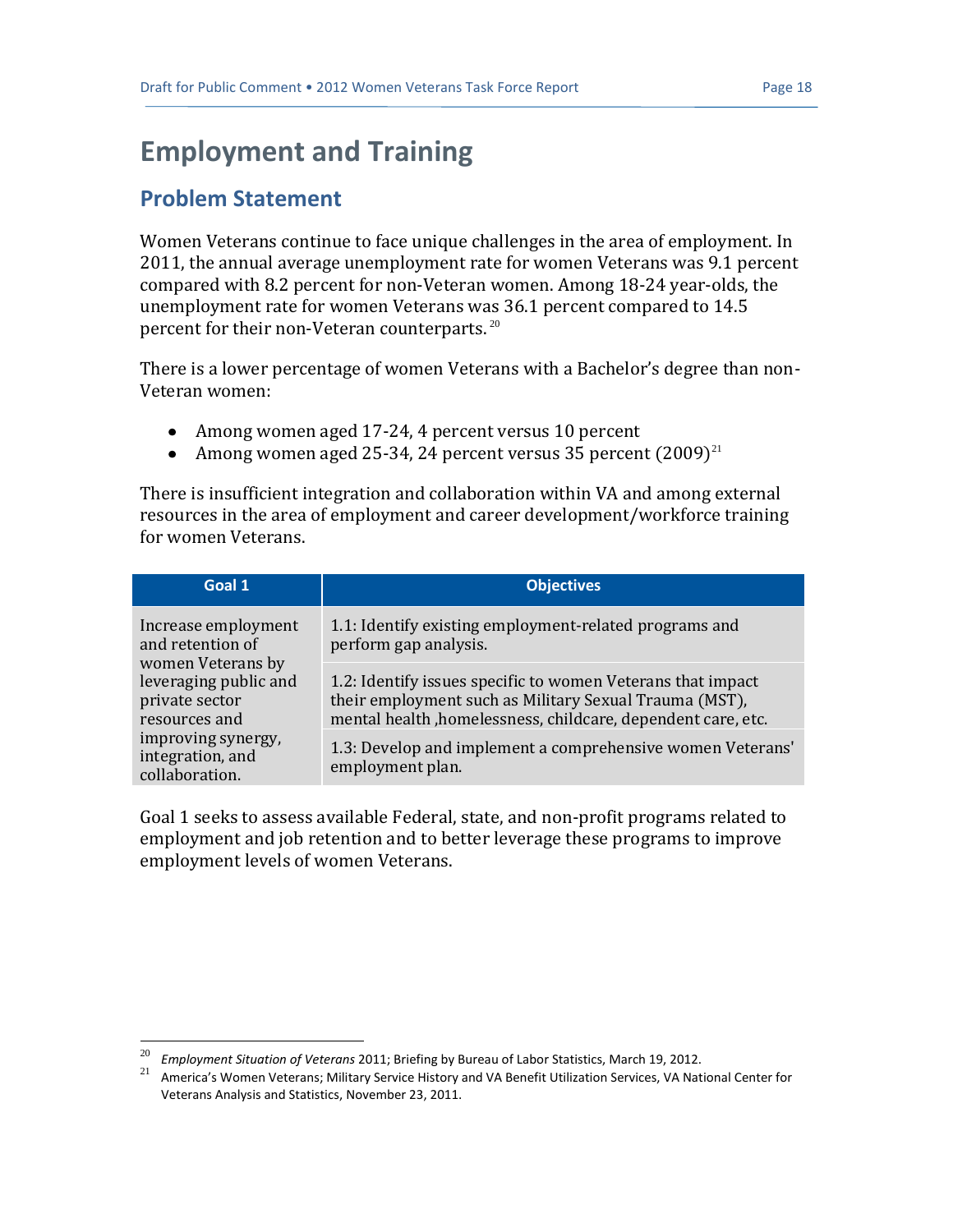| Goal 2                                                                                 | <b>Objectives</b>                                                                                                                                                           |
|----------------------------------------------------------------------------------------|-----------------------------------------------------------------------------------------------------------------------------------------------------------------------------|
| 2: Enhance<br>marketability and<br>professional                                        | 2.1: Increase capacity of women Veterans to market their skills<br>and advance their careers.                                                                               |
| development of women<br>Veterans through<br>career development/<br>workforce training. | 2.2: Enhance internal VA capacity to effectively deliver career<br>development/workforce training resource information, and<br>reintegrate women Veterans in the workplace. |

Goal 2 addresses the need for on-going career planning and development women Veterans, which includes navigation to appropriate Federal, state, and local education and training resources.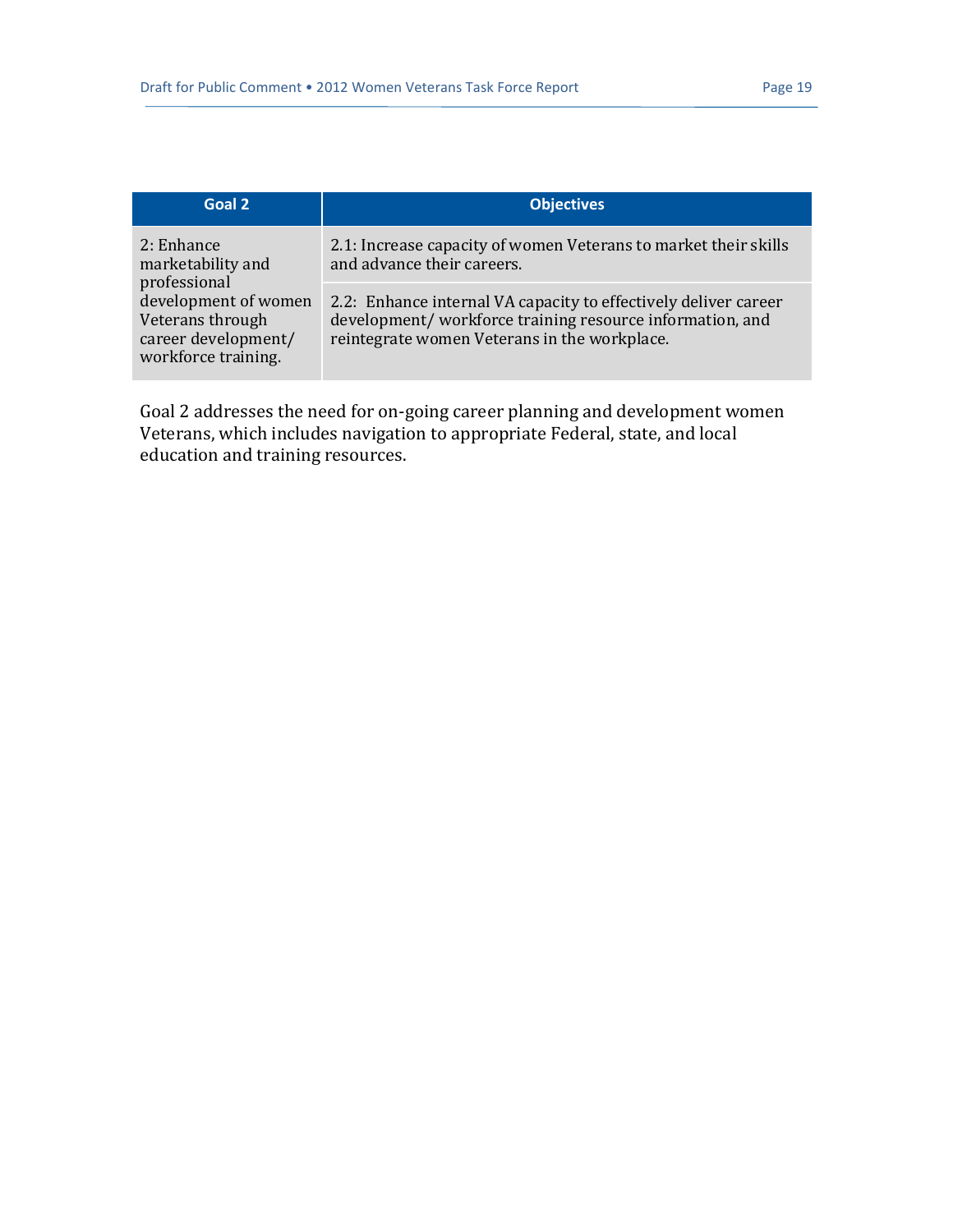## <span id="page-21-0"></span>**Data Collection and Evaluation of Services**

#### **Problem Statement**

One challenge VA faces in meeting the ongoing and emerging needs of women Veterans is the lack of sufficient and actionable data used to deliver quality benefits and services.

| Goal 1                   | <b>Objectives</b>                                               |
|--------------------------|-----------------------------------------------------------------|
| 1: Collect high-quality, | 1.1: Conduct an initial assessment of stakeholder data needs by |
| gender-specific data to  | the end of FY12.                                                |
| meet stakeholder         | 1.2: Develop a coordinated approach for enterprise-wide data    |
| needs.                   | collection, management, and analysis processes by end of FY12.  |

Goal 1 addresses the need for an effective approach to enterprise-wide collection, sharing, management, and analysis of gender-specific data. Key actions will include identifying the data required to answer relevant policy and planning questions, and to measure achievements in meeting women Veterans' needs.

| Goal 2                                                                      | <b>Objectives</b>                                                                                                                                                                                                  |
|-----------------------------------------------------------------------------|--------------------------------------------------------------------------------------------------------------------------------------------------------------------------------------------------------------------|
| 2: Use data to evaluate<br>services to address<br>women Veterans'<br>needs. | 2.1: Evaluate the needs and measures of success of women<br>Veteran programs, services, and benefits and the effectiveness of<br>the VA-wide outreach effort specifically to women Veterans by<br>the end of FY12. |
|                                                                             | 2.2: Evaluate the needs and satisfaction of Women Veteran<br>programs, services, and benefits in terms of capacity, access,<br>quality, cost, and utilization by the end of FY13.                                  |

Goal 2 addresses how data will be used, measured, and continuously improved, the effectiveness of outreach to women Veterans, and their satisfaction with VA programs, services, and benefits.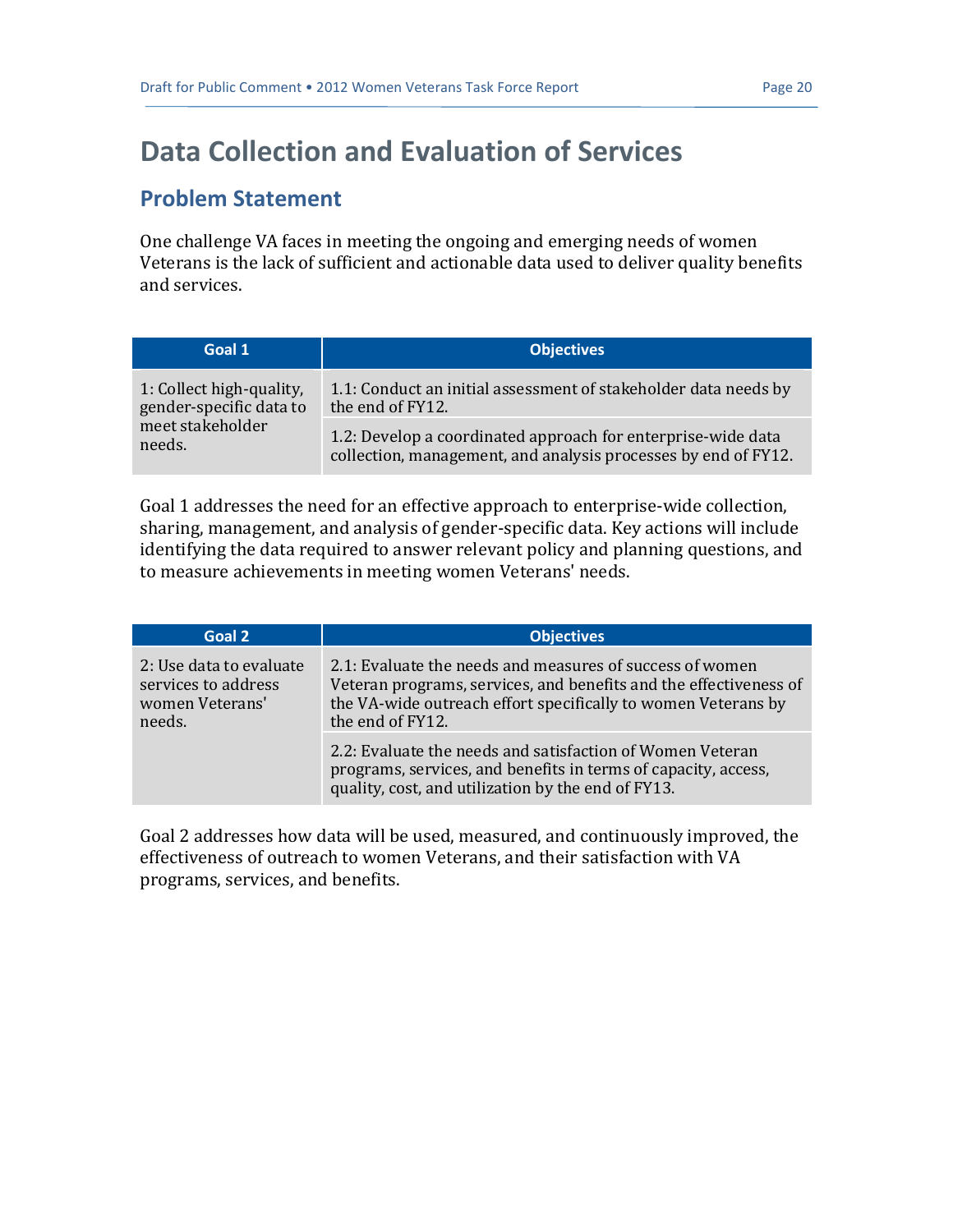## <span id="page-22-0"></span>**Organizational Accountability, Collaboration, and Transparency**

There has been a considerable investment in enhancing VA's programs, benefits, and services for women Veterans but there remain policies, practices, programs, and related activities that are not yet fully responsive or sensitive to the needs of women Veterans. There is leadership support, significant efforts, and passionate internal and external stakeholders; however, these activities remain fragmented.

Throughout VA a variety of organizations perform women Veteran related policy development, official information dissemination, internal and external communications, outreach to the public, internal and external training and provide direct delivery of service to women Veterans. These activities are not always effectively communicated or coordinated across the Department.

We must enhance the effective delivery, accountability, resource management and sustainability of services and benefits for women Veterans.

### **Key Efforts**

- Develop a department-wide integrated action plan for meeting the needs of women Veterans. (This document is the outline of that plan.)
- Analyze the current organizational design, relationships and internal accountability measures and mechanisms. Identify organizational and business process enablers and barriers throughout VA, and identify opportunities for improvement.
- Formalize the roles, responsibilities, accountability and reporting mechanisms across the VA organizations that are engaged in addressing the unique needs of women Veterans.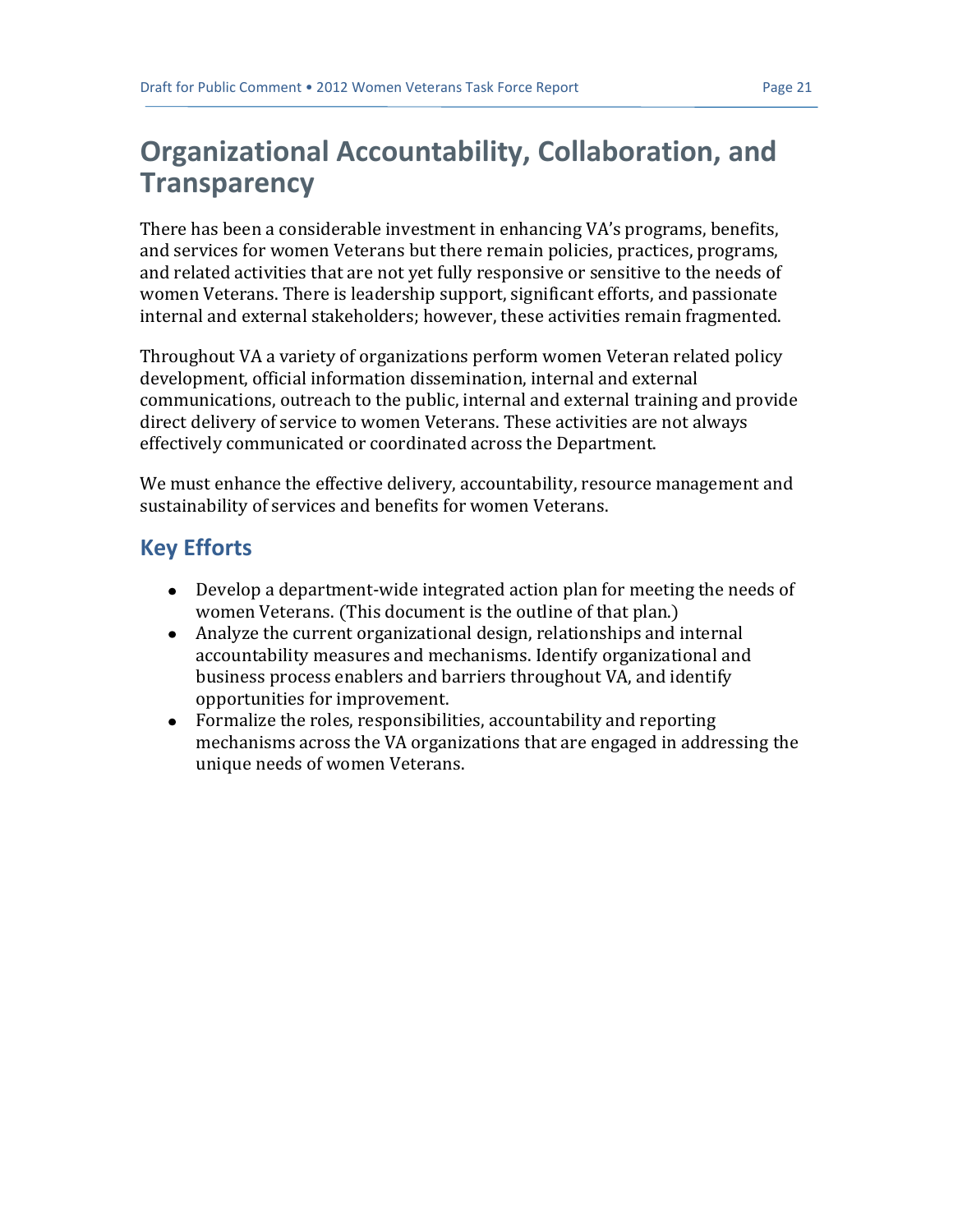### <span id="page-23-0"></span>**Conclusion**

At VA, we are committed to providing high-quality services and benefits to America's Veterans. Meeting this commitment requires ongoing adaptation and transformation. As Secretary Shinseki explained, "This transformation is demanded by new times, new technologies, new demographic realities, and new commitments to today's Veterans. It requires a comprehensive review of the fundamentals in every line of operation the Department performs." In this spirit, Secretary Shinseki has charged the Women Veterans Task Force with developing a comprehensive VA action plan in how our organization serves women Veterans, a timely effort given the rapid growth in the women Veteran population. This draft strategy report represents the first phase in the development of such a comprehensive action plan. Public comments are being sought at this early stage to ensure that the expertise and experience of our diverse stakeholders and partners can inform the ultimate plan. We believe that the strong support demonstrated by VA leadership, together with the commitment of our stakeholders, will equip VA with the ingredients for success in addressing the unique care and service needs of our women Veterans.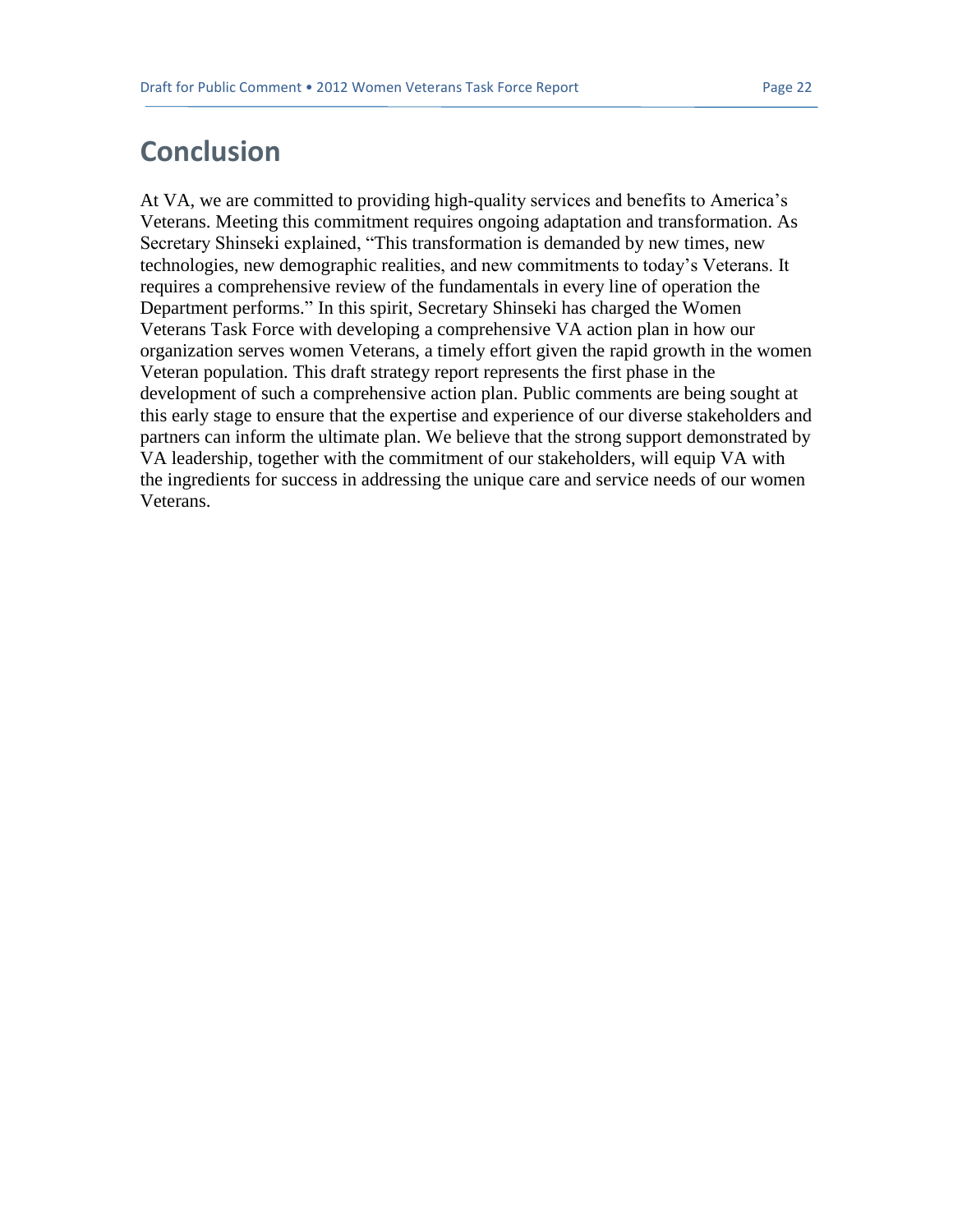# <span id="page-24-0"></span>**Appendix A**

### **Members of the Women Veterans Task Force, Categorized by Working Group**

| <b>Capacity and Coordination of Services</b>                                                                       | Data Collection and Evaluation of Services                                                                              |
|--------------------------------------------------------------------------------------------------------------------|-------------------------------------------------------------------------------------------------------------------------|
| Karen Malebranche, Executive Director, Interagency Health<br>Affairs (VHA); Co-Chair                               | Shana Brown, Assistant Director, San Diego RO (VBA); Co-<br>Chair                                                       |
| Michela Zbogar Chief Medical Officer (VHA, VISN 8); Co-<br>Chair                                                   | Christi Greenwell, Assistant Director (VBA, BAS); Co-Chair<br>Murielle Beene, Acting Deputy Director for Health         |
| Julie Carie, VSO Liaison (VBA, BAS)                                                                                | Infomatics (VHA)                                                                                                        |
| Serena Chu, Program Analyst (VHA, Rural Health)                                                                    | Tom Garin, Program Analyst for OPP (VA)                                                                                 |
| Stacy Garrett-Ray, Deputy Director, Comprehensive<br>Women's Health (VHA, WVHSHG)                                  | Kate Hoit, New Media Specialist (VHA)                                                                                   |
| Amy Marcotte, Team Lead (VHA, Vet Centers)                                                                         | Candace Ifabiyi, Program Analyst for OPP (VHA)<br>Michelle Lucatorto, Program Manager (VHA)                             |
| Jeanette Mendy, Health Systems Specialist (VHA, IHA)                                                               | Cathy Rick, Chief Nursing Officer (VHA)                                                                                 |
| Stephanie Robinson, Program Analyst (OPIA, HVIO)                                                                   | Kenneth Wagner, Director for OPP (VA)                                                                                   |
| Richard Stark, Director, Primary Care Clinic Operations<br>(VHA, Primary Care)                                     | Faith Walden, Program Analyst (NCA)<br>Elizabeth Yano, Co-Director, Center for Excellence (VHA)                         |
| Sally Haskell, Acting Director, Comprehensive Women's<br>Health (VHA, WVHSHG)                                      | Laurie Zephyrin, Director, Reproductive Health (VHA)                                                                    |
| <b>Environment of Care and Experience</b>                                                                          | <b>Planning for the Future</b>                                                                                          |
| Aubrey Weekes, Director, Environmental Program Service<br>(VHA); Co-Chair                                          | Lillie Jackson, Assistant Director, Buffalo RO; Co-Chair<br>Susan Sullivan, Director of Strategic Planning, (VACO); Co- |
| Abdoulie Jammeh, Bay Pines VAMC Assistant Chief,<br>Environment Management Service (VHA); Co-Chair                 | Chair<br>Deborah Amdur, Chief Consultant, Case Management &                                                             |
| Sonja Batten, Deputy Chief Consultant for Specialty Mental<br>Health (VHA)                                         | Social Work (VHA)<br>Lauren Bailey, Acting Deputy Director, Online                                                      |
| Vonda Broom, Deputy Director, Environmental Programs<br>Service (VHA)                                              | Communications (OPIA)<br>Ruth Fanning, Director, Vocational Rehabilitation and                                          |
| Anna Crenshaw, Chief, Client Services Outreach (VBA, BAS)                                                          | Employment (VBA)                                                                                                        |
| Elizabeth Helm-Frazier, Program Assistant, Office of<br>Strategic Planning (VBA)                                   | Robin Ficke, Legislative Staff, Compensation Service<br>Sarah Goddard                                                   |
| Kate Hoit, New Media Specialist (OPIA)                                                                             | Patricia Hayes, Chief Consultant (VHA, WVHSHG)                                                                          |
| Connie LaRosa, Deputy Field Director, WVHSHG (VHA)                                                                 | Catherine Trombley, Communications Specialist (VBA)                                                                     |
| Billie Randolph, Deputy Chief Prosthetics Officer (VHA)                                                            | Carrie Tuning, Learning Consultant (VALU)<br>Stacey Vasquez, Deputy Director, (OPIA, HVIO)                              |
| <b>Employment and Training</b>                                                                                     | Stephanie Willis, Strategic Management Group (HRA)                                                                      |
| Georgia Coffey, Deputy Assistant Secretary for Diversity<br>and Inclusion (VA); Co-Chair                           |                                                                                                                         |
| Joan Ricard, Director, El Paso VA Health Care System<br>(VHA); Co-Chair                                            |                                                                                                                         |
| Cathy Abshire, Program Manager, VHA Homeless Programs<br>(VHA)                                                     |                                                                                                                         |
| Chanel Bankston-Carter, Program Management Officer<br>(VESO)                                                       |                                                                                                                         |
| Stephanie Birdwell, Director, Office of Tribal Government<br>Relations (OPIA)                                      |                                                                                                                         |
| Sharon Crowder, LCSW, CPRP, Office of Mental Health<br>Operations and Office of Operations and Management<br>(VHA) |                                                                                                                         |
| Bridget Griffin, Program Analyst (VBA, BAS)                                                                        |                                                                                                                         |
| Betty Moseley-Brown, Associate Director (CWV)                                                                      |                                                                                                                         |
| Annette Taylor, Education Specialist (VALU)<br>Angela Wilcher, Program Analyst (VBA, VRE)                          |                                                                                                                         |
|                                                                                                                    |                                                                                                                         |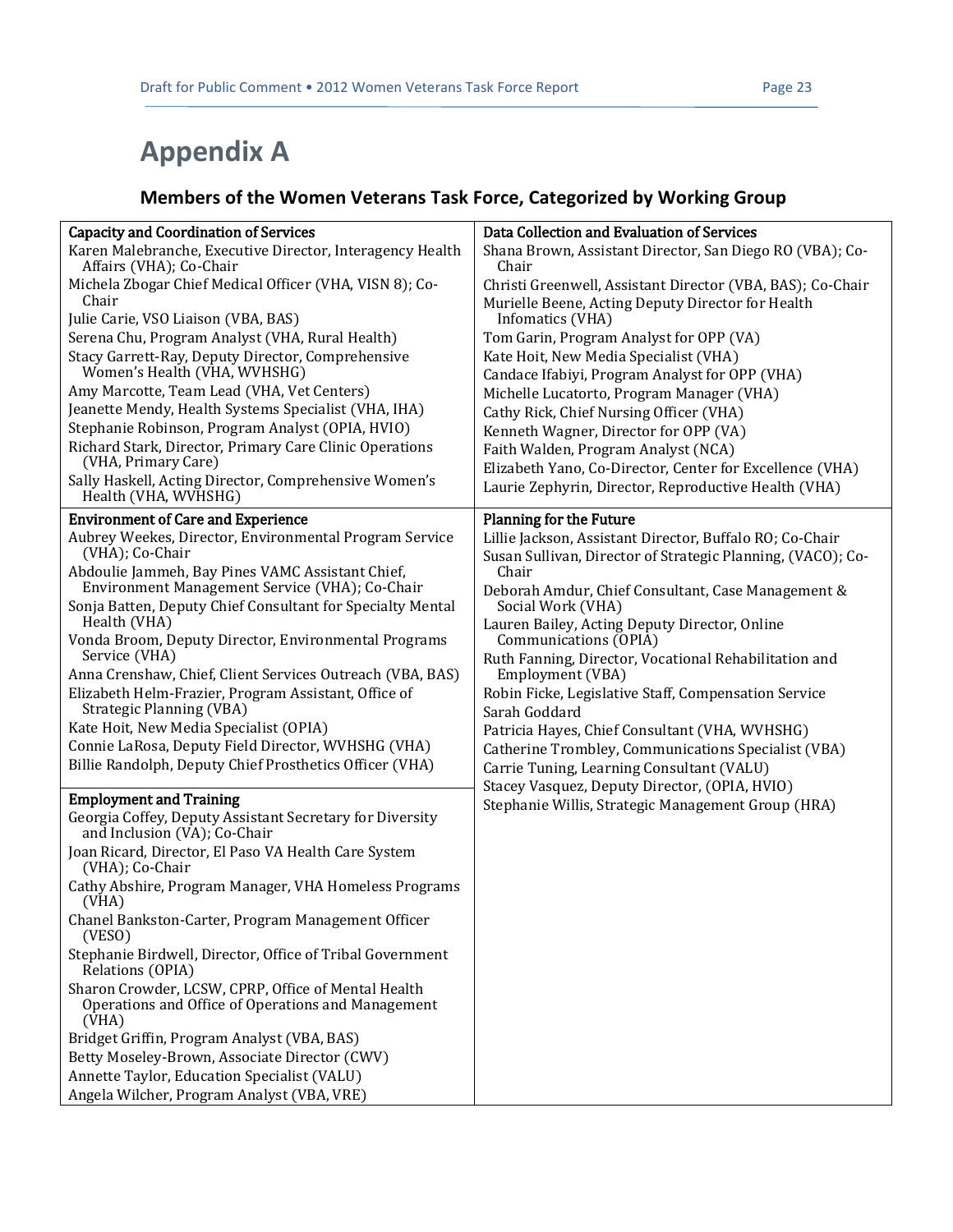# <span id="page-25-0"></span>**Appendix B**

#### **History of VA Efforts to Improve Services and Benefits for Women Veterans**

Women have served in U.S. military efforts since the American Revolution, and were first granted a formal role in the armed forces with the creation of the Army Nurse Corps in  $1901<sup>22</sup>$  The U.S. Code does not make a distinction between male and female Veterans. However, the reality is that women have not always had equal access to all Veterans' benefits. Beginning in the 1980s and 1990s, as more information became available about gender disparities in VA care and benefits for women Veterans, VA took a number of action, some mandated by Congress, to ensure better access to services and benefits for women Veterans. Milestones in the evolution of VA services to women Veterans are highlighted below.

#### VA for Women Veterans Timeline – VA has come a long way

1972: Public Law 92-540 clarifies that the term "wife" includes the husband of any female Veteran, and the term "widow" includes the widower of any female Veteran.

1980: Women comprise less than 2 percent of the Veteran population; 1980 Census finds 1.2 million women served in the Armed Forces.

1982: GAO report reveals lack of access to psychiatric care because facilities cannot accommodate women. Also, women Veterans received little to no gynecological care.

1983: Secretary's Advisory Committee on Women Veterans is established with reporting requirements to the VA Administrator and to Congress on needs of women Veterans and recommendations for action.

1984: First report of the Advisory Committee identifies the need for strong outreach and the lack of adequate privacy and gender-specific treatment for women at VA facilities as the most pressing areas of concern.

1985: First VA-commissioned survey of women Veterans reveals that 57 percent of women did not know they were eligible for VA services or benefits. Also, women Veterans reported twice the rates of cancer compared to women in the general population, with gynecologic cancers being most common.

1986: Advisory Committee recommendations to improve outreach spur creation of women Veterans coordinator positions at VBA regional offices and at VA medical centers.

1988: First office to address women's health issues is created within the Veterans Health Administration.

1992: Sixty percent of VA medical facilities have women clinics offering gynecologic care as well as preventive health and counseling services. All domiciliaries are able to admit women. P.L.102-585 authorizes counseling for sexual trauma that occurred while on active duty. Four comprehensive women Veteran Health Centers established, expanded to eight in 1993.

1994: National training program for women Veteran coordinators. Some full-time coordinator positions added at VA medical centers and VBA regional centers. Congress establishes the Center for Women Veterans through P.L.103-446. The Center director reports directly to the VA Secretary and ensures VA programs are responsive to the needs of women Veterans.

Compensation and Pension Service Advisory Committee on Women's Issues is created within VBA to review policy and procedures regarding benefits delivery for women Veterans.

 $22$ <sup>22</sup> Willenz JA (1983). Women Veterans: American's Forgotten Heroines. New York: The Continuum Publishing Company, p.15